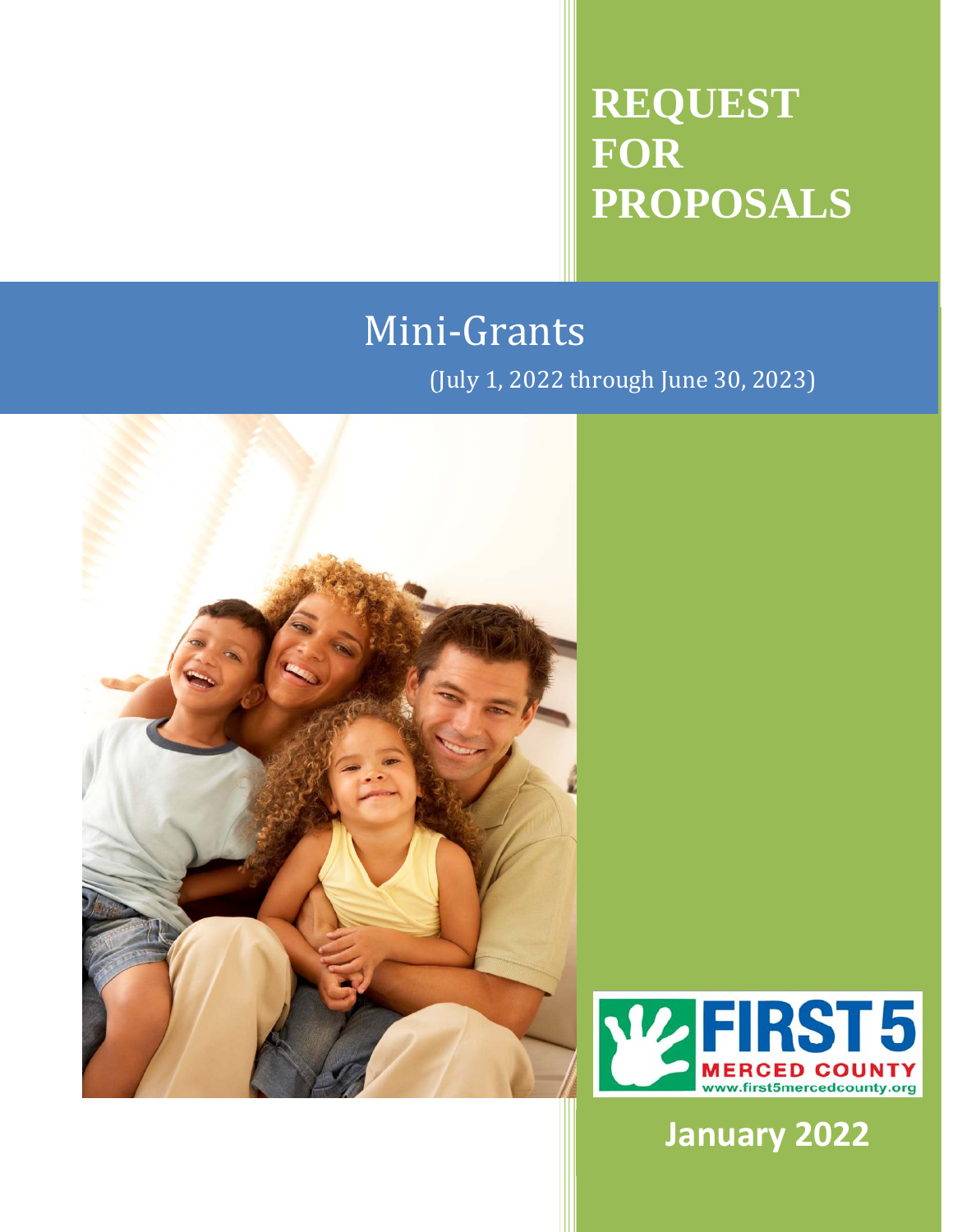#### **I. INTRODUCTION AND OVERVIEW**

The purpose of First 5 Merced County's Mini-Grants program is to provide (Proposition 10) funding for **one-year** grants and encourage community participation and development of projects that address First 5 Merced County's vision and mission.

#### **Vision Statement**

All children in Merced County will thrive in supportive, loving and nurturing environments and enter school healthy and ready to learn.

#### **Mission Statement**

To provide for the optimal physical, social, emotional and intellectual growth of young children in Merced County.

#### **Guiding Principles**

- Practicing wise stewardship and maintaining accountability.
- Being transparent about funding decisions and expectations.
- Respecting the diversity, strength, uniqueness, and potential of all children, families and communities.
- Promoting sustainable change by investing in long-term policy, institutional, funding, and systemic changes that extend First 5 reach and impact.
- Soliciting and listening to the ideas of stakeholders and others and encouraging an open dialogue.
- Establishing partnerships and collaborations with similar mission-driven organizations to facilitate programs and services.
- Investing in systems-level changes to promote cultural equity and sustainability, while allowing for program innovation.
- Improving evidence-based programs and practices based on solid evaluation.

Awards of up to \$10,000.00 are available through an application process to support local, community-driven projects that benefit children ages 0-5 years and their families in Merced County.

#### **II. MINI-GRANT ELIGIBILITY AND APPLICATION REQUIREMENTS**

#### **A. Applicant Eligibility Criteria**

Applications will be accepted from:

- Non-profit agencies or organizations
- Private/for-profit businesses or corporations
- Community groups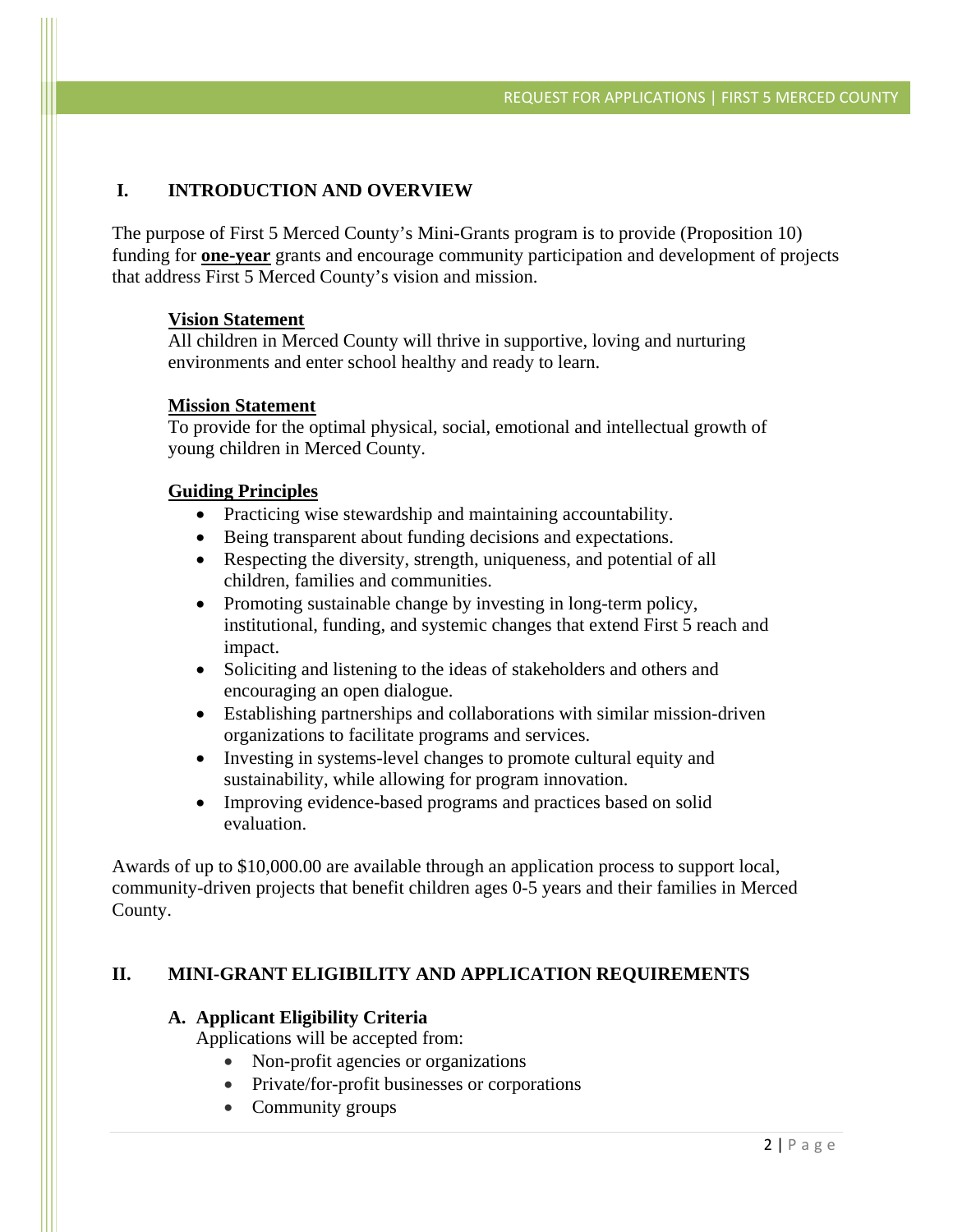- Governmental units
- Oualified individuals
- Local Education Agencies (LEA)

Applicants that do not meet the requirements for contracting with First 5 Merced County may be required to work with a fiscal agent (please contact First 5 Merced if you need assistance identifying qualified fiscal agent).

Family childcare providers, preschools and IMPACT participants are NOT eligible. Please contact First 5 Merced County for opportunities available to family childcare providers and preschools.

#### **B. Eligible Activities**

First 5 Merced County is funded by California Proposition 10 passed in 1998. Proposition 10 legislation mandates that funding is used to serve pregnant mothers, children 0 through 5, their parents, or caregivers. Proposed projects should be shortterm service efforts, and/or activities with goals to improve the well-being of children 0-5 years and their families.

Funding requests that are eligible for consideration include, but are not limited to:

- Development of training programs
- outreach to increase access to resources available for young children and their families
- Development of cross-system policies and procedures to improve service delivery
- Purchase of educational materials and supplies
- Enhance service delivery of current programs
- Development of a new program
- Research, needs assessments or piolet projects
- Targeted outreach to increase participation in existing programs
- Community education campaign

Examples of funding requests that are NOT eligible include, but are not limited to:

- Requests supporting family child care providers/preschools
- Requests supporting providers or centers participating in the First 5 IMPACT initiative
- Activities supported financially by First 5 funding through any other First 5 funding mechanism
- Purchasing equipment or upgrading preschool playground
- Giving away free groceries to needy families
- Fundraising
- Starting a new preschool/child care facility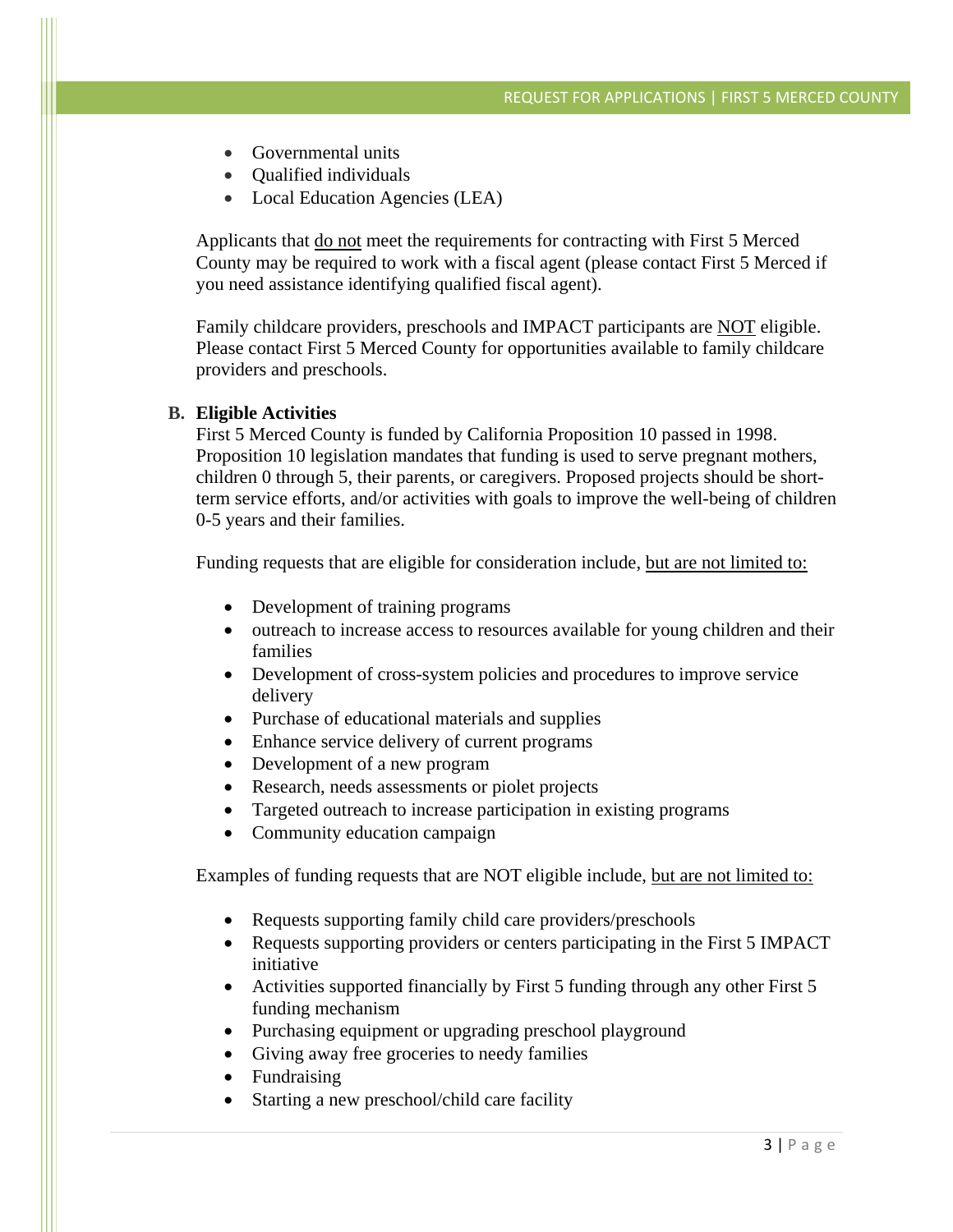- Ongoing expenses, including ongoing salaried staffing costs or operational expenses, salaries to support supplemental services are ok.
- Capital project or improvements (defined as any improvements to one's property such as construction, additions, alterations and/or modifications that may increase the value of that property.)

Eligible applicants are limited to one Mini-Grant per fiscal year (July 1 through June 30). While eligible applicants can apply for additional Mini-Grants in future years of the First 5 Merced County Strategic Plan 2020-2025. Eligability will be determined by First 5 Merced Staff, for clarification please contact First 5 Merced at first5@countyofmerced.com.

Program activities must take place during the 2022-23 fiscal year (July 1, 2022 – June 30, 2023).

#### **C. Availability of Funds**

The First 5 General Mini-Grants Program will provide one-time funding up to \$10,000.00 depending upon the scope of the proposed project. The Commission plans to award approximately \$100,000 in mini-grants for fiscal year 2022-23. Qualified applicants may only receive one mini-grant per fiscal year.

Funds may not be used to supplant state or local money or to fund existing levels of service.

Funds awarded through this funding mechanism must be expended by June 30, 2023.

#### **D. Application Requirements**

To apply for a General Mini-Grant, review and complete all of the documents listed below. The application may be typed or neatly handwritten in either English or Spanish. An editable electronic version of the application can be accessed https://app.box.com/s/2eygwt357ujxf8h5fmkf2r9ppx9o6442.

A complete application packet must include 1 original of the following:

| <b>Application Cover Sheet</b>                     |
|----------------------------------------------------|
| <b>Project Narrative/Requirements</b>              |
| <b>Budget Form</b>                                 |
| <b>Action Plan</b>                                 |
| Signed copy of Agreements and Certifications       |
| Applicant's Policy on Tobacco Free Environment     |
| Documentation of Tax Exempt Status (if applicable) |
| Copy of Business License (if applicable)           |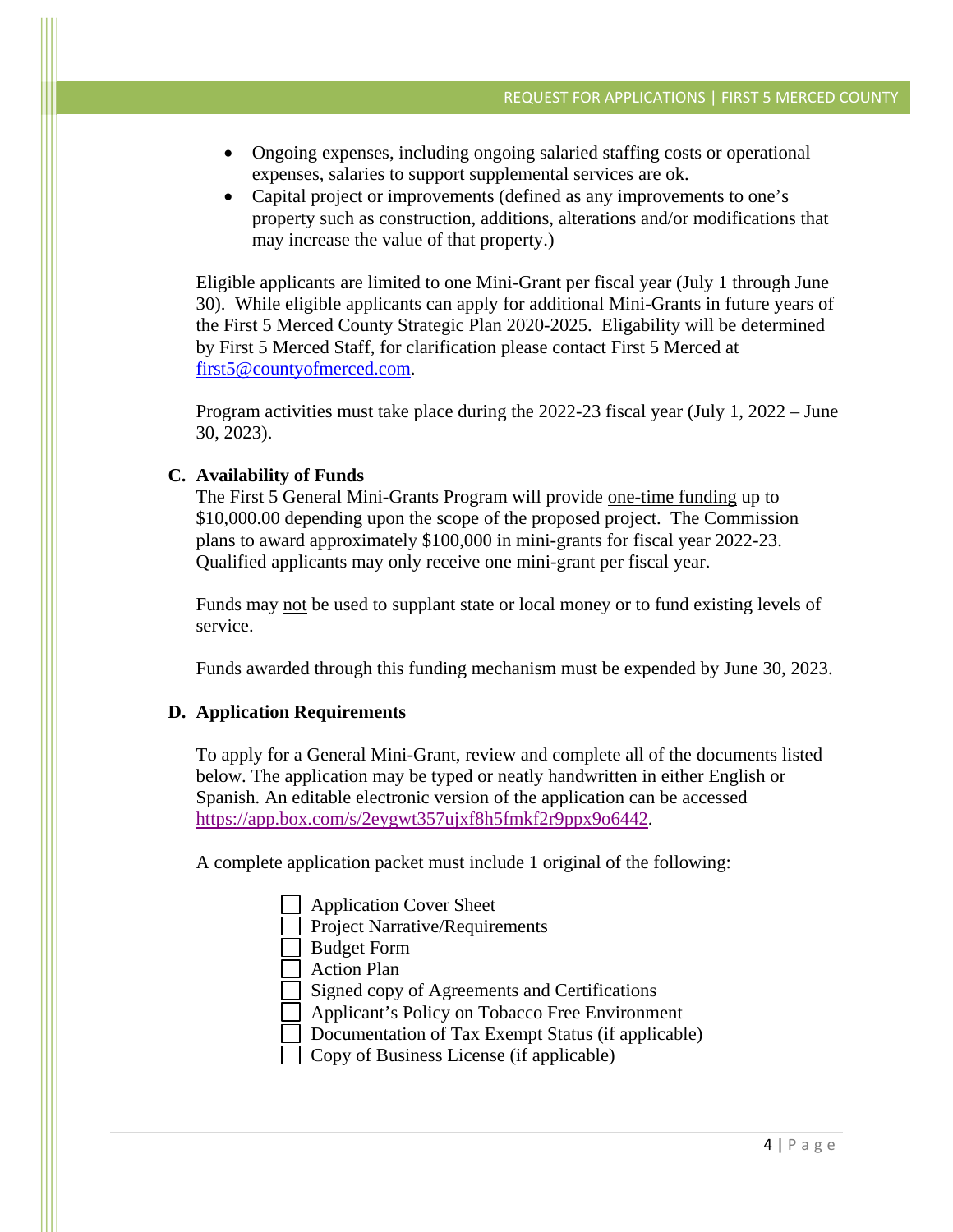#### **E. Submission**

Applications are due: Friday, April 8, 2022, 5:00 P.M.

A complete application packet must arrive by mail or be hand delivered before 5:00 PM on the deadline. First 5 Merced staff will receive packets. Packets, regardless of postmark or circumstance, received after the submission deadline will not be considered.

Submit an original of the complete packet to:

First 5 Merced County ATTN: General Mini-Grants Program  $260$  E.  $15<sup>th</sup>$  Street Merced, CA 95341

If all funds are not expended during the initial review, additional Mini-Grant applications will be accepted on a continuous basis and are considered in the order received throughout the year until allocated funds are exhausted. First 5 Merced County staff will review Mini-Grant Applications and present qualified applications to the First 5 Merced Commission at a future Commission Meeting.

#### **F. Application Review and Selection**

All application packets submitted timely will first be subject to technical review to ensure that the proposal meets the requirements from Section D of this document. Proposals will then be scored by a panel of Staff, First 5 Merced Commissioners and Community Stakeholders. Once scoring is complete proposals scoring over 70 will be forwarded to the First 5 Merced County Commission for final consideration.

A total of 100 points may be awarded, according to the following criteria:

- **1. Organizational Capacity Applicant is qualified to implement project and** achieve stated objectives. (20 points)
- **2. Project Plan/Action Plan** Project Plan is clear with a realistic timeline; project activities are well-defined and technically feasible, and/or within eligibility criteria described in the application. (20 points)
- **3. Benefiting Children and Their Families** Applicant describes the overall need of the target population and the project serves children 0-5 and their families. (20 points)
- **4. Outcomes/Impact** Objectives are clearly stated, specific, realistic, measurable, and consistent with First 5 Merced County's vision, mission and guiding principals. At least one measureable outcome must be identified and the data source identified (i.e. pre-test/post-test). (25 points)
- **5. Financial Viability**  Applicant demonstrates other sources of funding or inkind support for the project, provides a sound budget, and clearly states how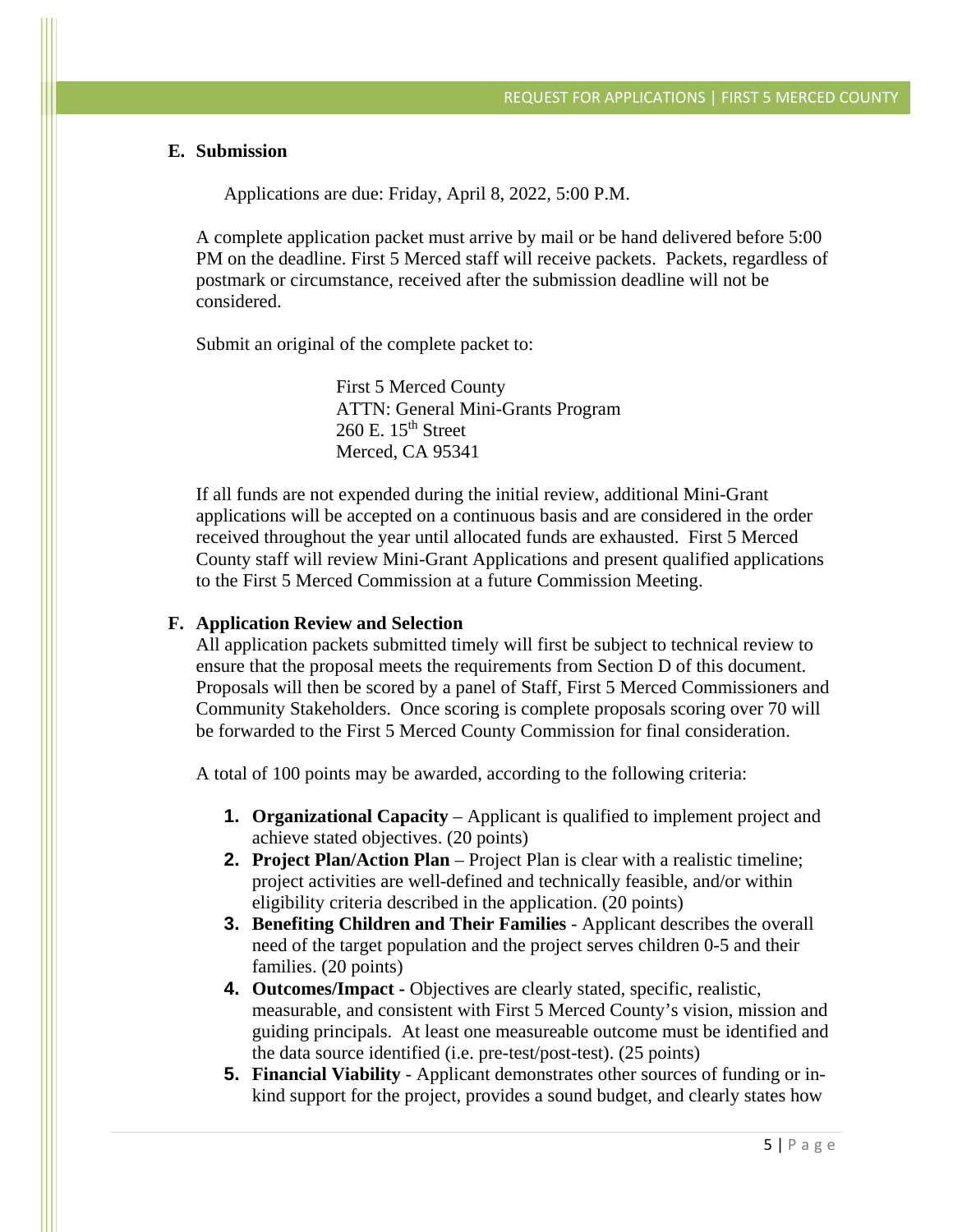Commission funding is supporting, not completely funding, the proposed project/event. To receive maximum points a 1:1 match needs to be documented on the budget. (15 points)

If the Review Committee scores the proposal at 70 or above , the applicant will be requested to attend a Commission meeting if further clarification or questions about the proposal.

The Commission may waive any immaterial deviation or defect in an application. Any waiver of an immaterial deviation or defect by the Commission shall in no way modify this General Mini-Grants Program Guidelines and Application document, or relieve the successful applicant from full compliance with the grant terms in the Agreement if a grant is awarded.

Applications may be recommended for full or partial funding.

#### **G. Notification**

Applicants will be notified of the decision to award funds (or not) for submitted applications within ten (10) days of Commission action. The Commission reserves the right to reject any and all applications and to waive informalities and irregularities.

#### **H. Appeals Process**

Applicants that are not accepted for funding may appeal the Commission's decision in writing. The Executive Director must receive written appeals within 15 days from the date of the Commission's vote. Appeals will only be accepted based on a violation of law, rule, regulation, or terms of this document. Mere disagreement with the decision of the Commission is not grounds for appeal. The Commission is the sole and final authority regarding the approval or disapproval of applications and the conditions under which they are funded. The Commission will review accepted appeals at the next regularly scheduled Commission meeting.

All appeals must be made in writing, dated, signed by the applicant or an individual authorized to sign contracts on behalf of the protesting Applicant, and contain a statement of the reason(s) for protest; citing the law(s), rule(s), and regulation(s) on which the protest is based. Such appeals may be sent either by U.S. mail, postage paid, or hand delivered to:

First 5 Merced County ATTN: Executive Director  $260$  E.  $15<sup>th</sup>$  Street Merced, CA 95341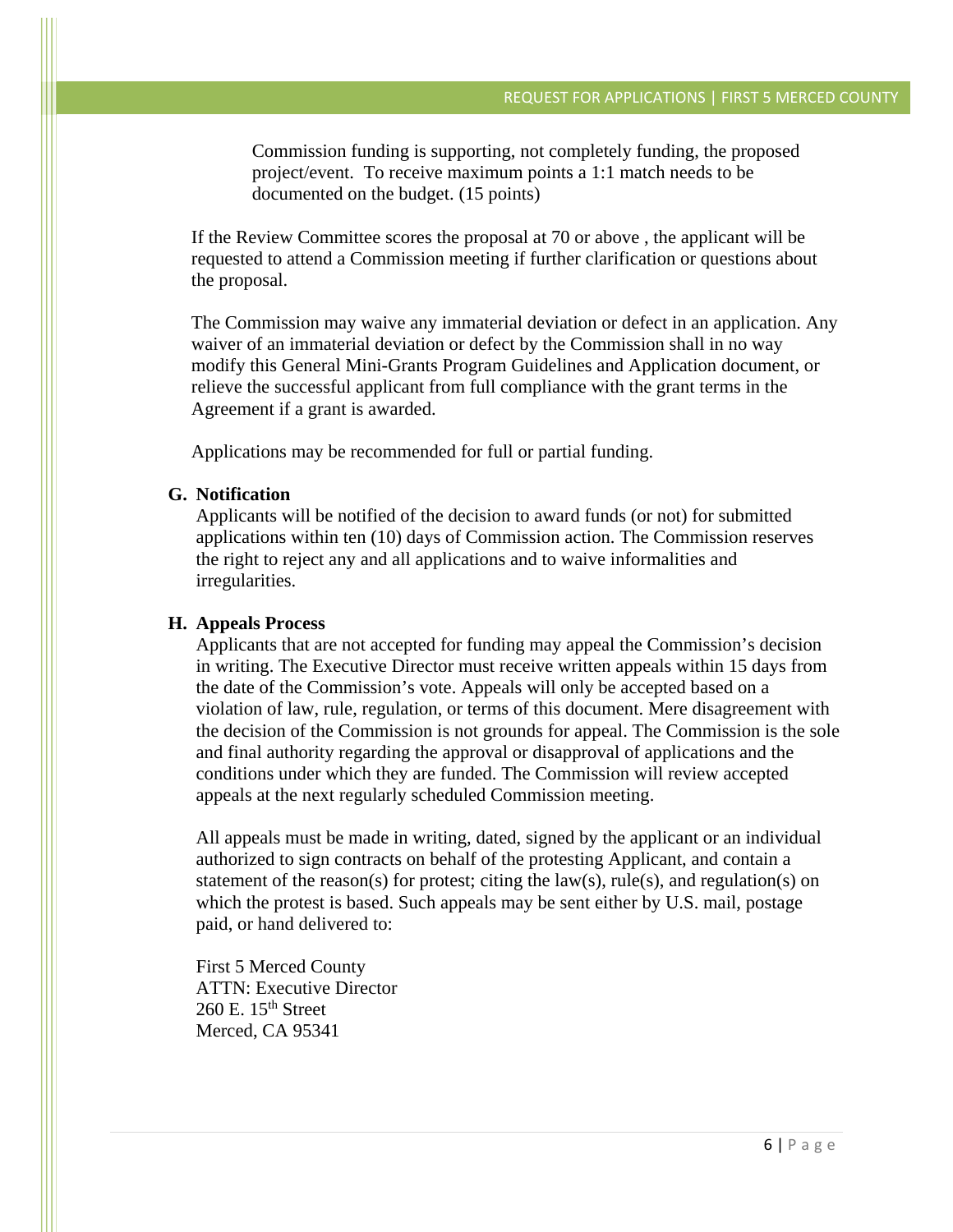#### **III. EXPECTATIONS FOR SUCCESSFUL APPLICANTS**

#### **A. Award of Contract**

Upon approval of funding by the Commission, the successful applicant organization or entity will be required to enter into a performance based contractual agreement with First 5 Merced County. Program activities must occur in fiscal year 2022-23 (July 1, 2022 – June 30, 2023).

#### **B. Marketing and Development**

Any marketing materials (flyers, posters, signs, etc.) for First 5 funded events/activities shall include attribution to First 5 Merced County in the form of an attribution statement and/or official logo (both provided upon funding approval). Organizations are required to submit copies of all marketing materials to First 5 **at least 10 days prior** to distribution to the public. Notification of media events shall be shared with First 5 **prior** to recording. Submissions of photos for project activities and/or events are required 10 days after the event.

Recipients of funding under this project will be required to complete a survey and participate in any program-level evaluation activities as required by the Commission. Failure to complete required documentation prior to closeout could result in exclusion of subsequent funding opportunities.

#### **A. Compensation**

Organizations will submit one invoice for all project expenses and be paid on a reimbursement basis. In special circumstances, and with advance approval, multiple invoices may be accepted. Organizations may request an advanced payment up to 50% of the approved grant amount. Receipts for all project expenses outlined in the budget must be provided.

A copy of a financial audit or CPA review of the funded project may be requested within the contractual agreement, to be determined on an individual project basis.

Please review Section 3. Grant Amount and Section 4. Terms of Payment of the Draft Mini-Grant Agreement for additional information regarding compensation.

#### **B. Funding Restrictions**

Funds will be disbursed to successful applicants in the manner specified in their contractual agreement. Approved funds must be used in fiscal year 2022-23 (July 1, 2022 – June 30, 2023).

#### **C. Notice Regarding Merced County Contract Requirements**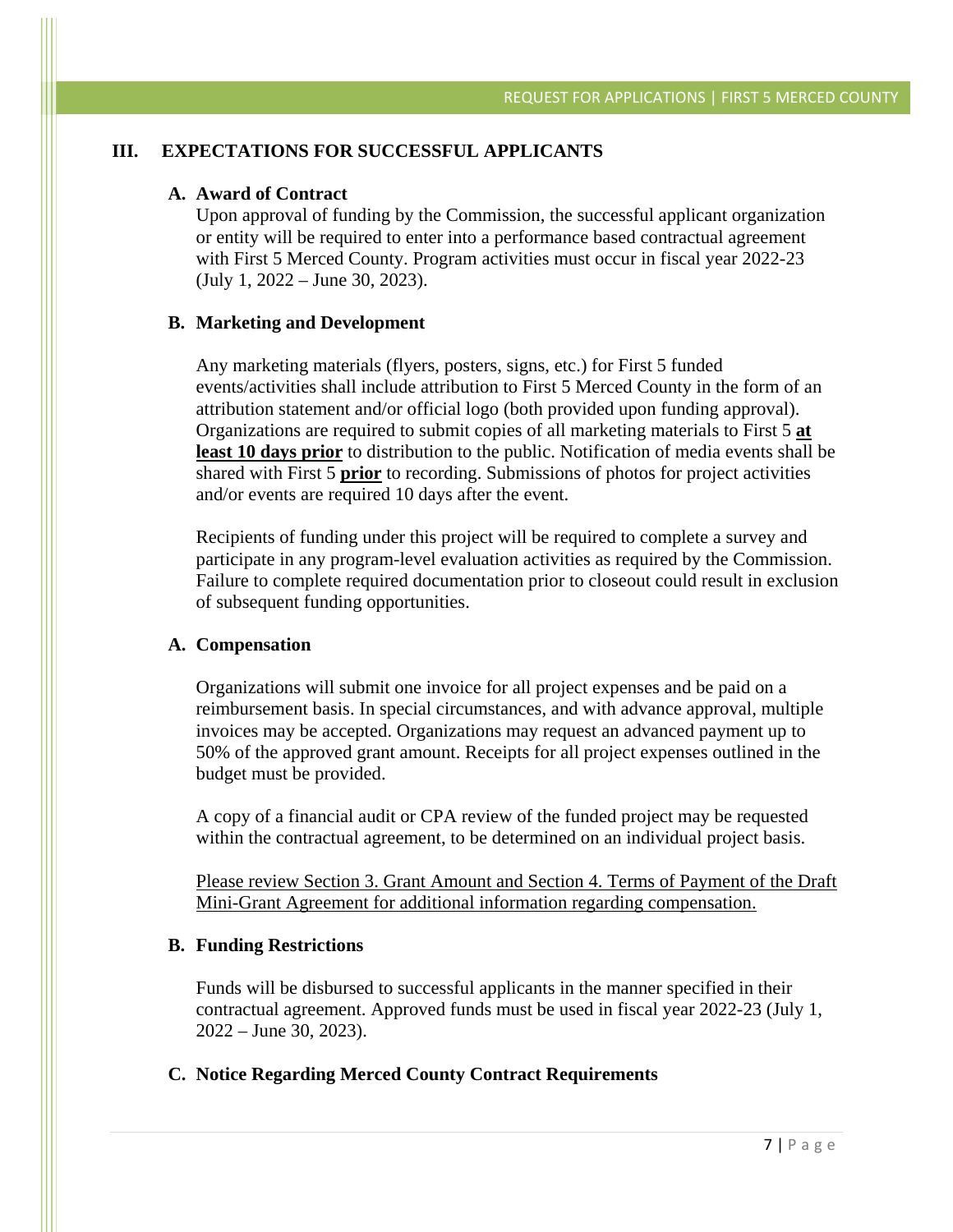First 5 Merced County utilizes the administrative structure, policies and procedures of the County of Merced to distribute Proposition 10 funds. A Draft Mini-Grants Program Agreement is included in the Attachments section to provide applicants with an understanding of likely contract conditions. Please review the draft agreement (Attachment F) before submitting an application to become familiar with these requirements.

#### **IV. QUESTIONS OR TECHNICAL ASSISTANCE**

Technical assistance is available upon request through the following dates:

Friday March 25, 2022 at 5:00 P.M.

All questions and requests for technical assistance concerning the Mini-Grant Program are to be directed to the official contact person:

First 5 Merced County Email – first5@countyofmerced.com

#### **V. ATTACHMENTS**

 **Attachment A – Application Coversheet Attachment B – Project Narrative/Requirements Attachment C – Budget Form Attachment D – Action Plan Template Attachment E – Agreements and Certification Attachment F – Sample Policy on Tobacco Free Environment Attachment G – Sample Agreement**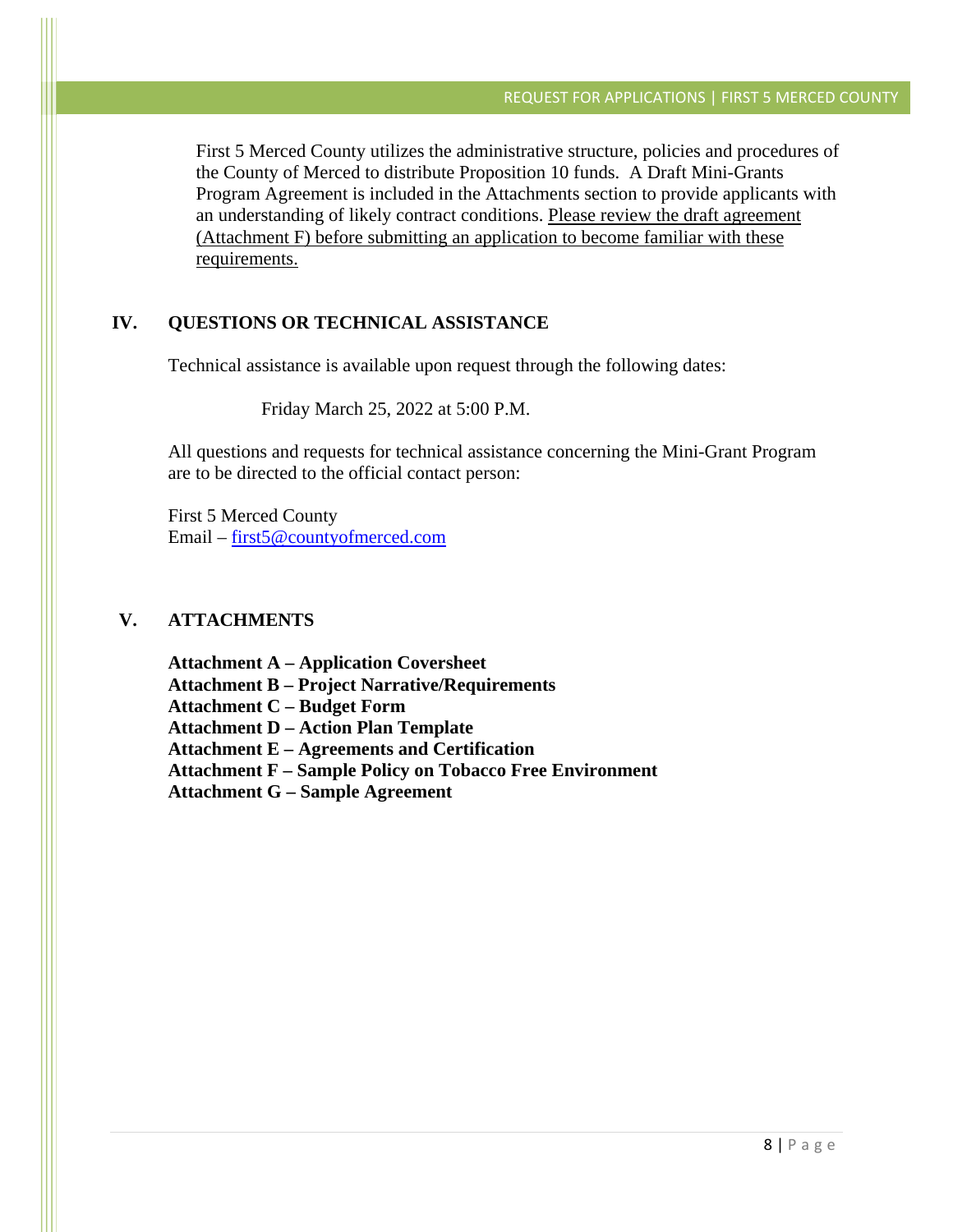## **ATTACHMENT A: APPLICATION COVER SHEET**

Applicant/Agency Name:

Name of Project:

## **CONTACT PERSON FOR THIS APPLICATION:**

| Contact Person & Title:                     |              |             |  |  |  |  |  |
|---------------------------------------------|--------------|-------------|--|--|--|--|--|
| Address:                                    | City:        | Zip Code:   |  |  |  |  |  |
| <b>Phone Number:</b>                        | Cell Number: | Fax Number: |  |  |  |  |  |
| Email:                                      |              |             |  |  |  |  |  |
| PERSON AUTHORIZED TO SIGN FOR ORGANIZATION: |              |             |  |  |  |  |  |
| Authorized Person & Title:                  |              |             |  |  |  |  |  |

Type of Applicant Agency (Check one):

| 501 (c) (3) organization (include copy of tax exempt status documentation) |  |
|----------------------------------------------------------------------------|--|
|                                                                            |  |

| Governmental Unit |  |
|-------------------|--|
|-------------------|--|

| Business License holder (include copy of Business License) |  |  |
|------------------------------------------------------------|--|--|
|                                                            |  |  |

Federal ID No.

| Has your agency received General Mini-Grant funding from First 5 Merced County within the past |  |
|------------------------------------------------------------------------------------------------|--|
| 24 months?_                                                                                    |  |

 $\Box$  No Yes

Is your agency currently receiving First 5 funding for any projects/services?

 $\Box$  No

 $\Box$  Yes, Please list currently funded project(s) name and amount awarded

| Total Annual Budget for the         |                       |
|-------------------------------------|-----------------------|
| <b>Total Request for Mini-Grant</b> | (Maximum \$10,000.00) |

I certify that the information contained in this proposal is true and accurate to the best of my knowledge and belief. I further certify that this grant application is submitted with the full knowledge and endorsement of the governing board of this organization, which is empowered to enforce compliance with all contract conditions.

| Signature(s): | Date   |
|---------------|--------|
| Name:         | Title: |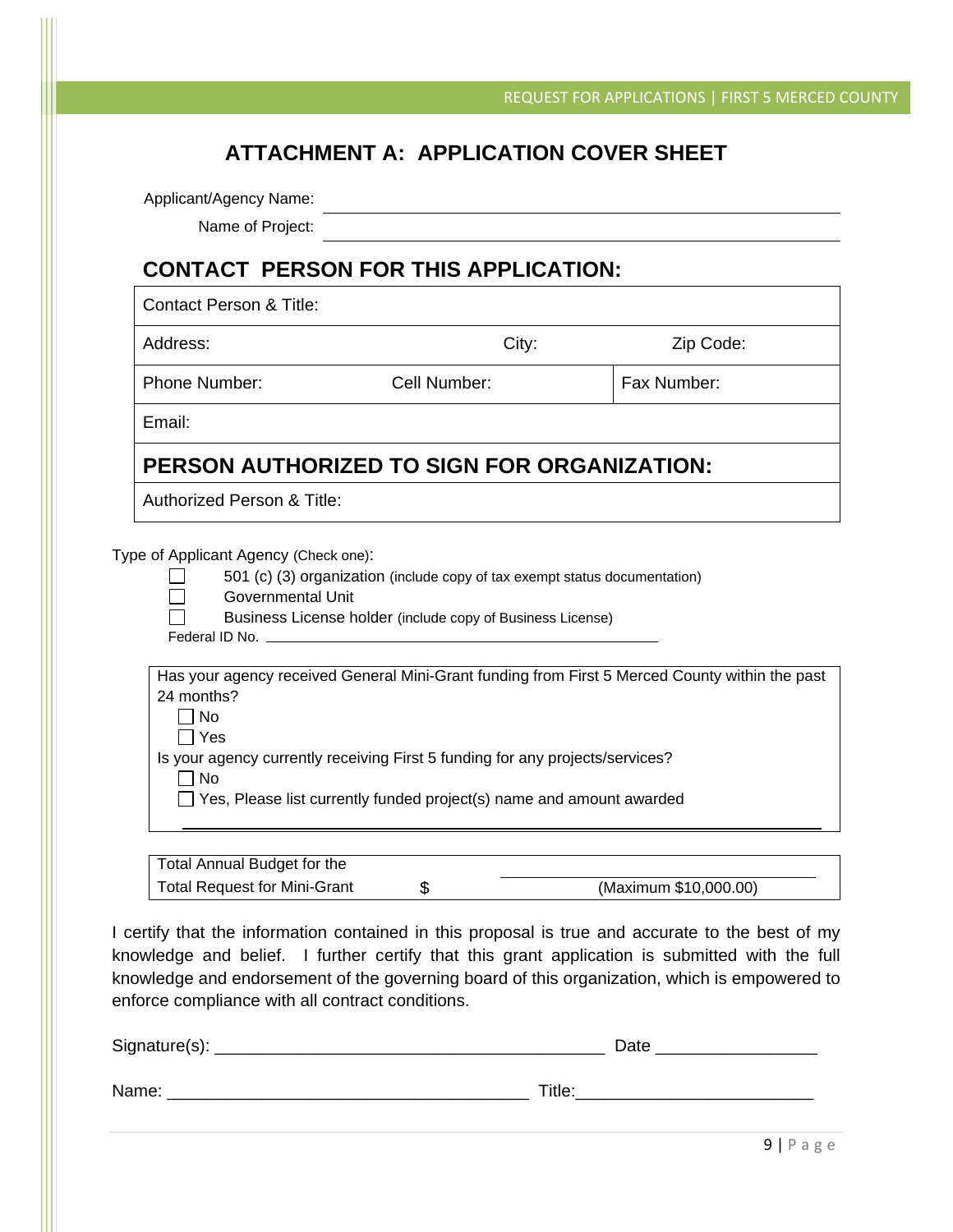# **ATTACHMENT B: PROJECT NARRATIVE**

**On a separate sheet of paper, please describe your proposed project by responding to the following items. Use no more than two single-spaced pages for your project narrative, with the sections sequentially numbered and titled as indicated below.** 

#### **1. Organization Capacity**

Briefly describe the purpose and primary activities of your organization, and your history in providing similar services to those you intend to implement with this funding.

#### **2. Project Plan**

Please describe the proposed project or event your group aims to support with these funds. Include the following in your response:

- What are the project activities?
- What needs will you address? How will you address them?
- Who is your specific and/or primary target audience?
- Provide a timeline detailing when this project/event will take place. Include any key dates (e.g. start or ending dates) as appropriate.

#### **3. Benefiting Children 0-5**

Explain how your project or event will directly benefit children 0-5 years and their families.

#### **4. Identification of Outcomes**

Objectives are clearly stated, specific, realistic, measurable, and consistent with First 5 Merced County's vision, mission and guiding principals. At least one measureable outcome must be identified and the data source identified (i.e. pre-test/post-test).

#### **5. Funding Plan/Financial Viability**

Describe the total cost of the project/event and identify any other sources of funding to be used in meeting the budget needs. This section should correspond to Attachment C "Budget Form".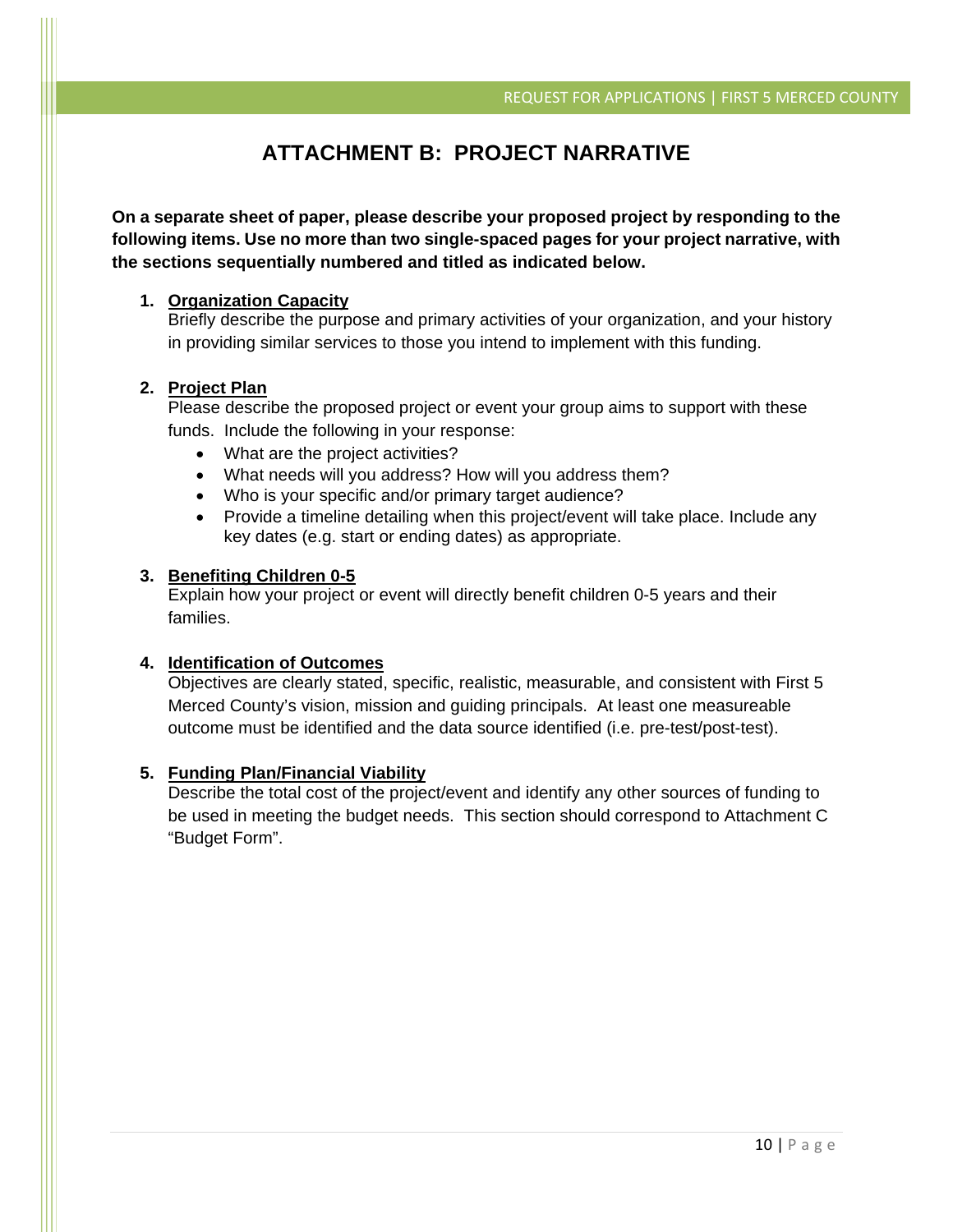# **ATTACHMENT C: BUDGET FORM**

|                                     | AT TAGHINENT C. DUDGET I ONIN              |                       |                      |  |  |  |
|-------------------------------------|--------------------------------------------|-----------------------|----------------------|--|--|--|
| <b>Line Item Budget</b>             | <b>Budget Justification</b>                | <b>Funds</b>          | Funds from Other     |  |  |  |
| Please list the items for which you | (Detailed Narrative)                       | <b>Requested from</b> | <b>Sources</b>       |  |  |  |
| are requesting funds. (E.g.,        | Please provide sufficient                  | the Commission        | (Include in-kind, if |  |  |  |
| Supplies, equipment, other. See     | detail explaining how the                  |                       | appropriate)         |  |  |  |
| Sample Budget for examples.)        | proposed funds will be                     |                       |                      |  |  |  |
|                                     | utilized for each line item.               |                       |                      |  |  |  |
|                                     | Use separate sheets if                     |                       |                      |  |  |  |
|                                     | necessary.                                 |                       |                      |  |  |  |
|                                     |                                            |                       |                      |  |  |  |
| 1.                                  |                                            |                       |                      |  |  |  |
|                                     |                                            |                       |                      |  |  |  |
|                                     |                                            |                       |                      |  |  |  |
|                                     |                                            |                       |                      |  |  |  |
| 2.                                  |                                            |                       |                      |  |  |  |
|                                     |                                            |                       |                      |  |  |  |
|                                     |                                            |                       |                      |  |  |  |
|                                     |                                            |                       |                      |  |  |  |
|                                     |                                            |                       |                      |  |  |  |
| 3.                                  |                                            |                       |                      |  |  |  |
|                                     |                                            |                       |                      |  |  |  |
|                                     |                                            |                       |                      |  |  |  |
|                                     |                                            |                       |                      |  |  |  |
| 4.                                  |                                            |                       |                      |  |  |  |
|                                     |                                            |                       |                      |  |  |  |
|                                     |                                            |                       |                      |  |  |  |
|                                     |                                            |                       |                      |  |  |  |
|                                     |                                            |                       |                      |  |  |  |
| 5.                                  |                                            |                       |                      |  |  |  |
|                                     |                                            |                       |                      |  |  |  |
|                                     |                                            |                       |                      |  |  |  |
|                                     |                                            |                       |                      |  |  |  |
|                                     |                                            |                       |                      |  |  |  |
| 6.                                  |                                            |                       |                      |  |  |  |
|                                     |                                            |                       |                      |  |  |  |
|                                     |                                            |                       |                      |  |  |  |
|                                     |                                            |                       |                      |  |  |  |
| 7.                                  |                                            |                       |                      |  |  |  |
|                                     |                                            |                       |                      |  |  |  |
|                                     |                                            |                       |                      |  |  |  |
|                                     |                                            |                       |                      |  |  |  |
|                                     |                                            |                       |                      |  |  |  |
|                                     | Total Grant Requested From Commission   \$ |                       |                      |  |  |  |
|                                     |                                            |                       |                      |  |  |  |
|                                     | <b>Total Funds from Other Sources</b>      |                       | \$                   |  |  |  |
|                                     |                                            |                       |                      |  |  |  |
|                                     | Total Project Cost   \$                    |                       |                      |  |  |  |
|                                     |                                            |                       |                      |  |  |  |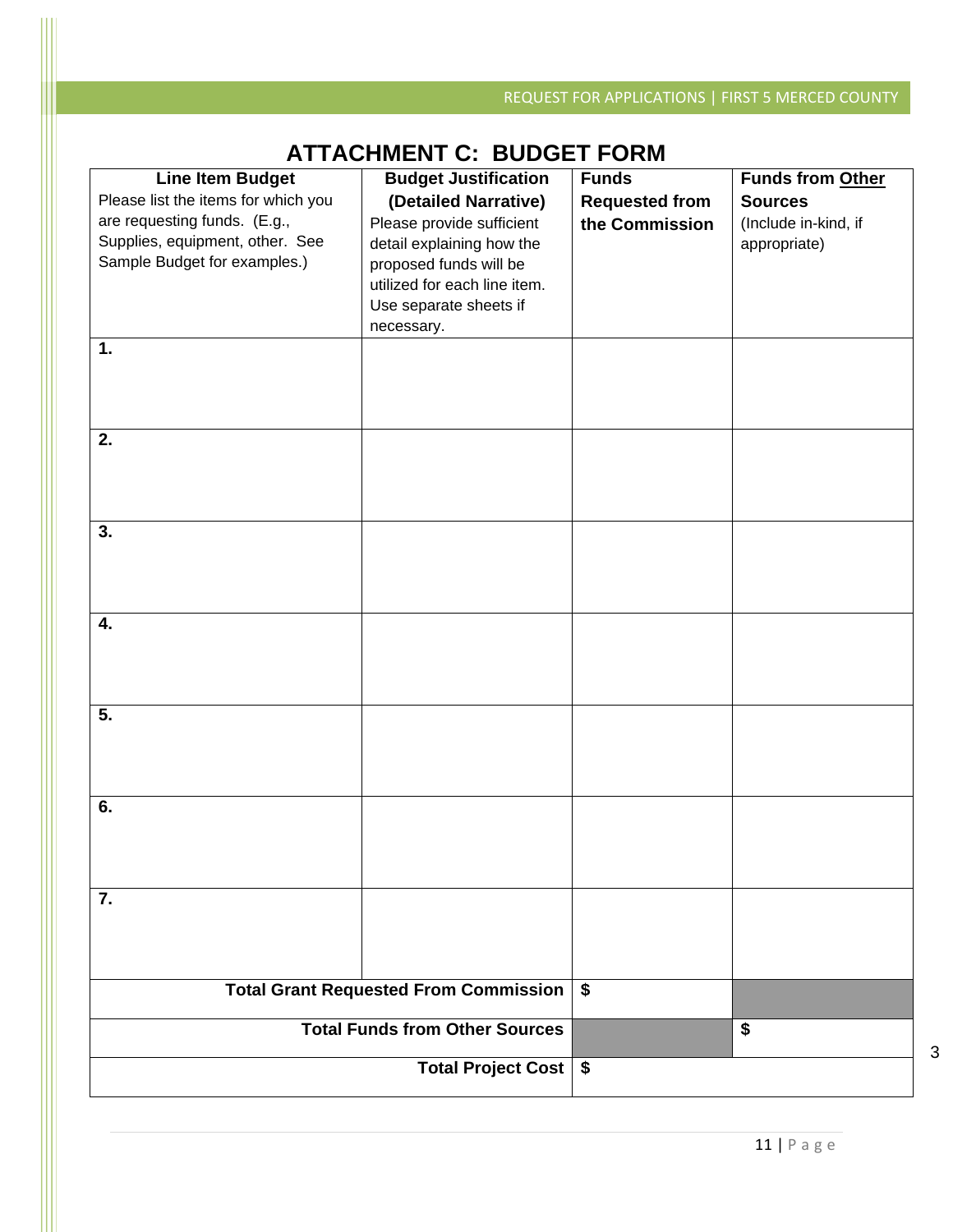# **ATTACHMENT D: Action Plan**



## **Action Plan Template**

Every action plan must include Goals and Action Steps, specifying the information contained below. If the county is working toward more than one goal, complete a separate form for each goal.

**Program:** \_\_\_\_\_\_\_\_\_\_\_\_\_\_\_\_\_\_\_\_\_\_\_\_\_\_\_\_\_\_\_

The three Result Areas listed in the dropdown list are the same as those listed in the First 5 Merced County Strategic Plan.

*Please select a result area from the First 5 Merced County Strategic Plan below:* 

Choose an item.

| <b>Description</b>                                         | <b>Milestones</b>                | <b>Time</b> | <b>Resources</b>                                                                | Responsibility                       |
|------------------------------------------------------------|----------------------------------|-------------|---------------------------------------------------------------------------------|--------------------------------------|
|                                                            |                                  | frame       |                                                                                 |                                      |
| <b>Objective 1:</b>                                        |                                  |             |                                                                                 |                                      |
| What actions are necessary to<br>achieve<br>the objective? | What is the expected<br>outcome? | By When?    | Who/what is needed (e.g., task-specific<br>finances, experts, documents, other) | Who will oversee task<br>completion? |
| $\mathbf{1}$ .                                             |                                  |             |                                                                                 |                                      |
| 2.                                                         |                                  |             |                                                                                 |                                      |
| 3.                                                         |                                  |             |                                                                                 |                                      |
| 4.                                                         |                                  |             |                                                                                 |                                      |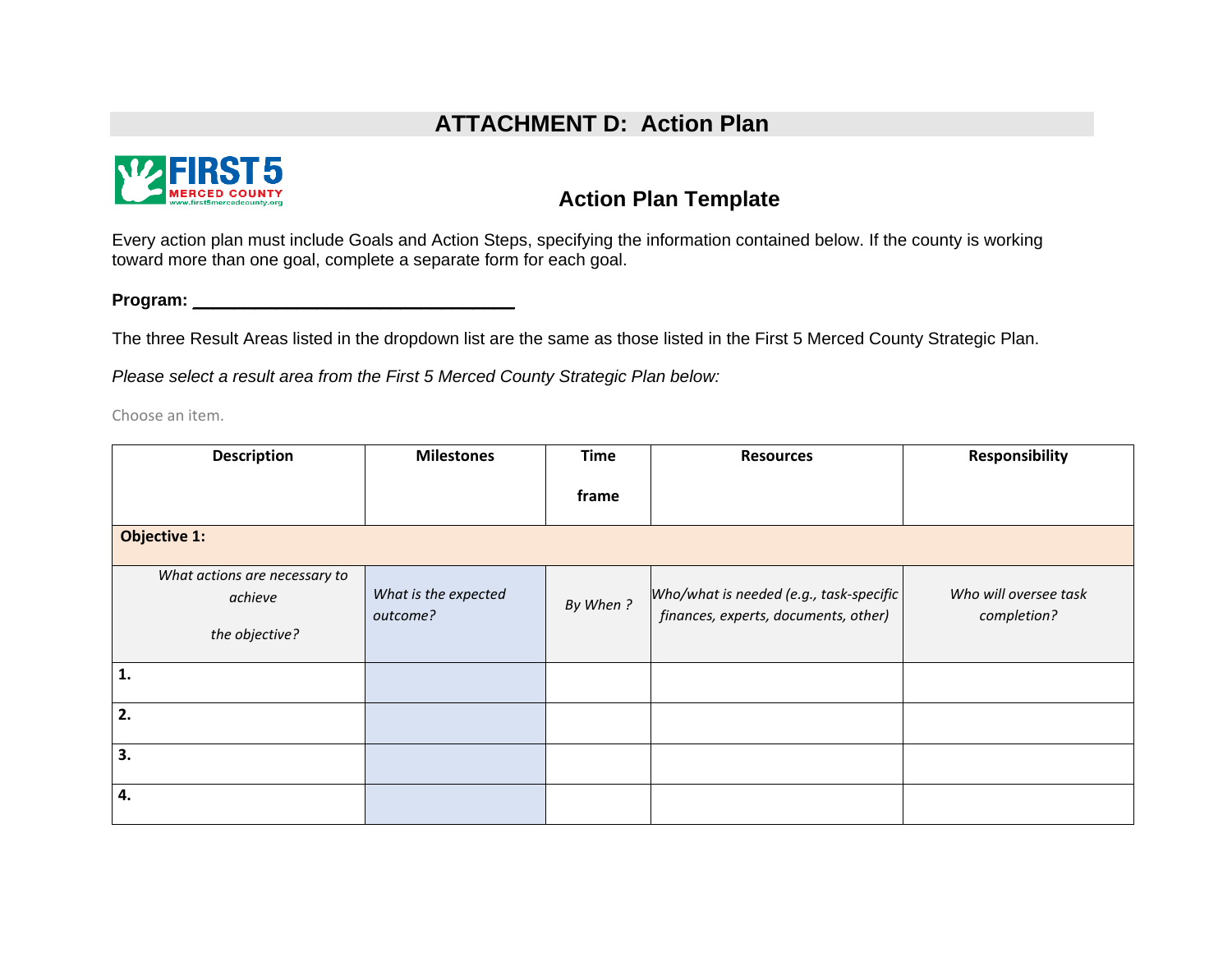### REQUEST FOR APPLICATIONS | FIRST 5 MERCED COUNTY

| <b>Objective 2:</b>                                        |                                  |          |                                                                                 |                                      |  |
|------------------------------------------------------------|----------------------------------|----------|---------------------------------------------------------------------------------|--------------------------------------|--|
| What actions are necessary to<br>achieve<br>the objective? | What is the expected<br>outcome? | By When? | Who/what is needed (e.g., task-specific<br>finances, experts, documents, other) | Who will oversee task<br>completion? |  |
| 5.                                                         |                                  |          |                                                                                 |                                      |  |
| 6.                                                         |                                  |          |                                                                                 |                                      |  |
| 7.                                                         |                                  |          |                                                                                 |                                      |  |
| 8.                                                         |                                  |          |                                                                                 |                                      |  |
| <b>Objective 3:</b>                                        |                                  |          |                                                                                 |                                      |  |
| What actions are necessary to<br>achieve<br>the objective? | What is the expected<br>outcome? | By When? | Who/what is needed (e.g., task-specific<br>finances, experts, documents, other) | Who will oversee task<br>completion? |  |
| 9.                                                         |                                  |          |                                                                                 |                                      |  |
| 10.                                                        |                                  |          |                                                                                 |                                      |  |
| 11.                                                        |                                  |          |                                                                                 |                                      |  |
| 12.                                                        |                                  |          |                                                                                 |                                      |  |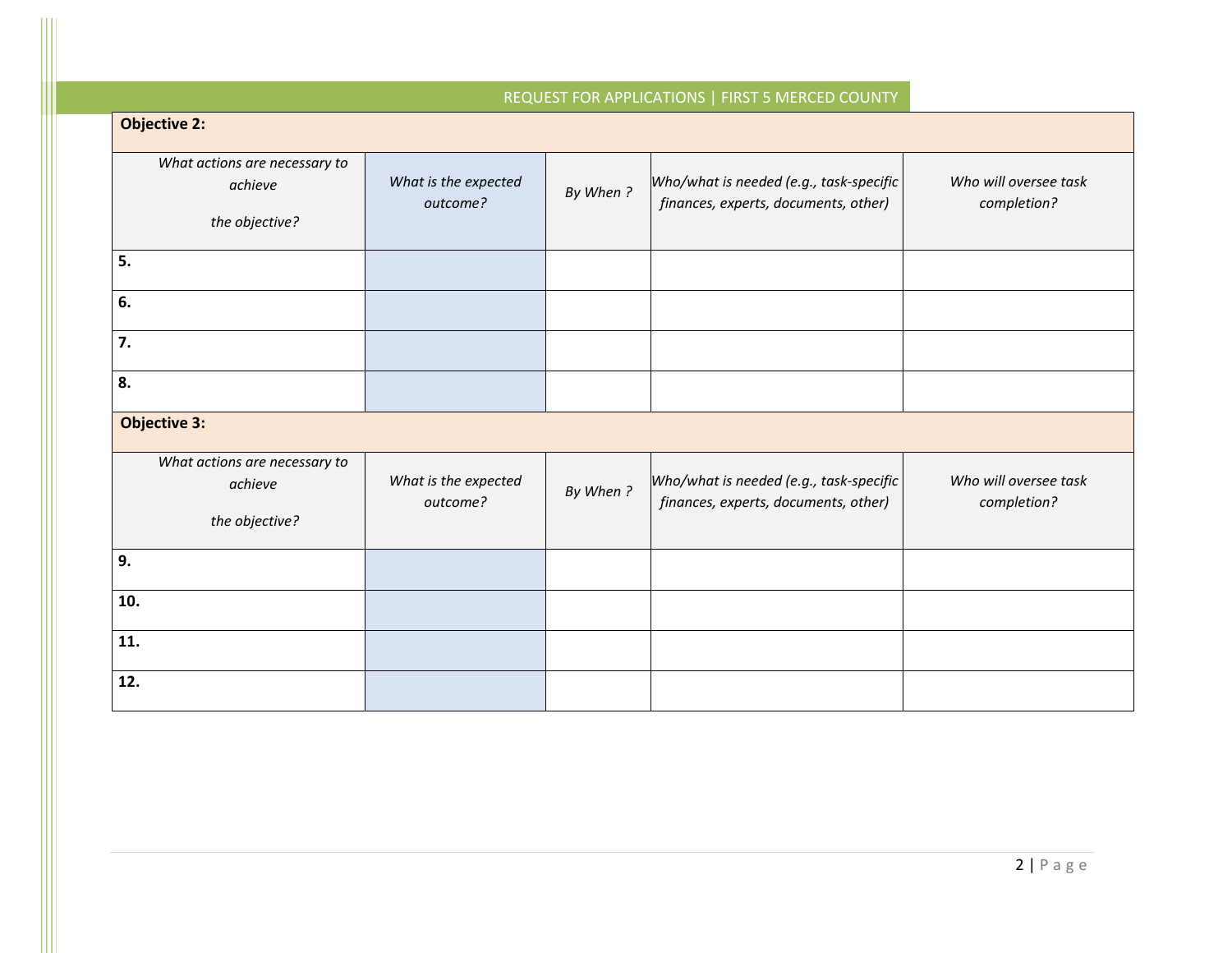# **ATTACHMENT E: AGREEMENTS AND CERTIFICATIONS**

| Applicant/Agency Name: |                 |              |          |
|------------------------|-----------------|--------------|----------|
| Project/Program Title: |                 |              |          |
| Address:               |                 |              |          |
|                        | Street/P.O. Box |              |          |
|                        | City            | <b>State</b> | Zip Code |

- A. I have reviewed the Expectations for Successful Applicants presented in this document, including contract requirements for successful grantees. I understand that selection of an applicant for funding does not constitute a contract, and the contract to be developed will not be binding on either the Commission or the applicant until executed by each.
- B. I understand that in developing contract terms and negotiating a County Contract Agreement, certain evaluation trainings and/or informational meetings will be mandatory for successful applicants.
- C. Contract negotiation may include, but is not limited to, agreement to collect and report additional information and data that will be necessary for the evaluation of, and ongoing reporting on, the proposed project.
- D. I certify that all Proposition 10 funds will be used only to supplement existing levels of service and not to fund existing levels of service. No moneys shall be used to supplant state or local general fund money for any purpose, pursuant to Revenue and Taxation Code section 30131.4.

*Revenue and Taxation Code section 30131.4 identifies the specific manner in which moneys raised by the Children and Families Act of 1998 shall be appropriated and expended. Section 30131.4 not only requires that expenditures must be for the purposes expressed in the Act, but such moneys "shall be used only to supplement existing levels of services and not to fund existing levels of services. No moneys in the California Children and Families Trust Fund shall be used to supplant state or local General Fund money for any purpose." All moneys raised pursuant to the Act shall be appropriated and expended only to supplement (add to or augment) existing levels of services. In contrast, the Act specifically prohibits appropriation and expenditures of such moneys to supplant (replace) state or local General fund money. Further, moneys are prohibited to be used to fund any existing levels of service.*

\_\_\_\_\_\_\_\_\_\_\_\_\_\_\_\_\_\_\_\_\_\_\_\_\_\_\_\_\_\_\_\_\_\_\_ \_\_\_\_\_\_\_\_\_\_\_\_\_\_\_\_\_\_\_\_\_\_\_\_\_\_\_\_\_\_\_\_\_\_ \_\_\_\_\_\_\_

Typed Name and Title of Individual **Authorized Signature Cate** Date Authorized to sign Contracts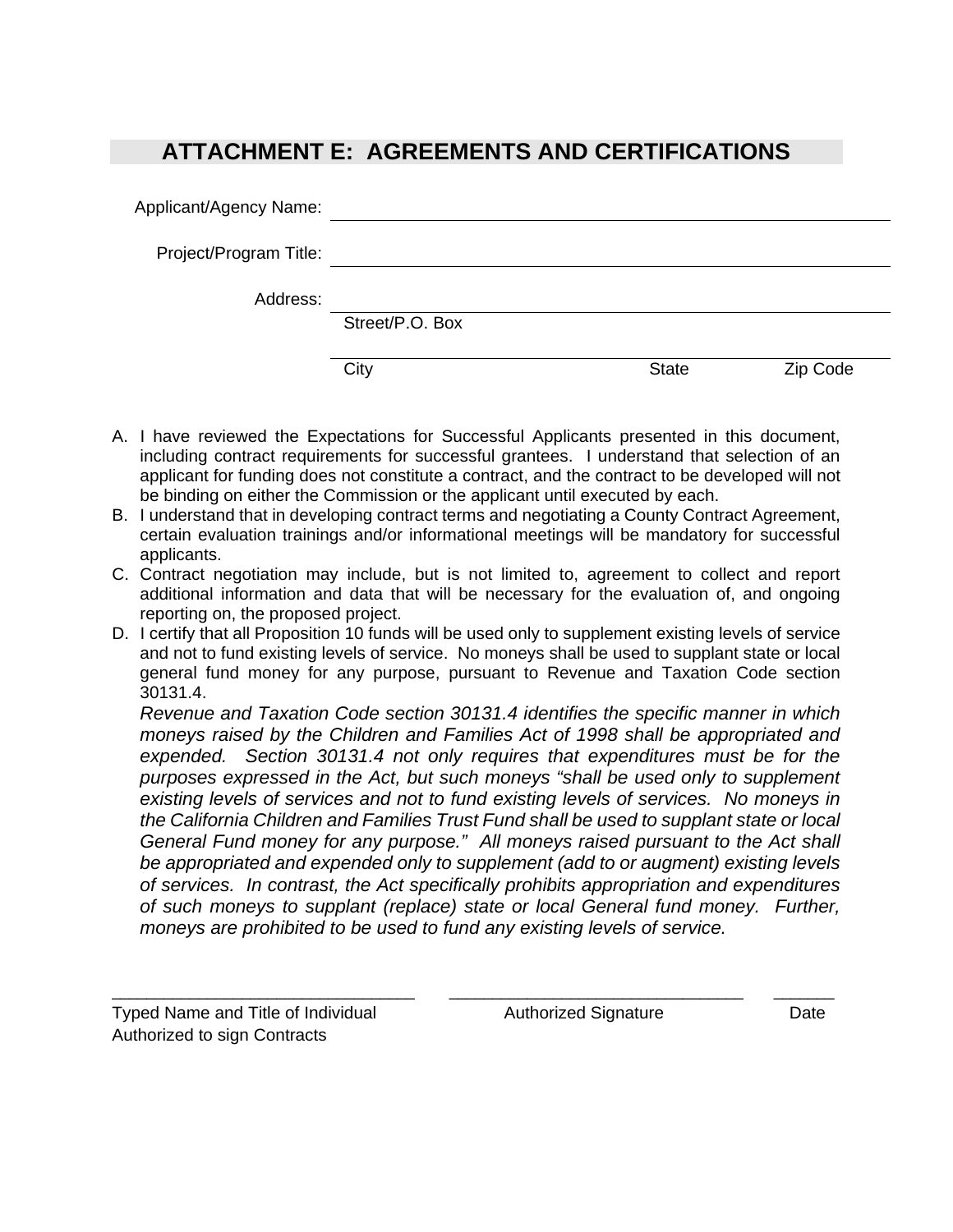### **ATTACHMENT F: SAMPLE POLICY ON TOBACCO FREE ENVIORNMENT FIRST 5 MERCED**

**POLICY ON TOBACCO FREE ENVIRONMENT** 

# **(SAMPLE)**

**1. Development of a Comprehensive Smoke-Free Environment Policy**  *All contractors receiving funding and/or services from the Merced County Children and Families Commission must provide a written copy of an established comprehensive tobacco-free policy prior to the disbursement of granted funds.* 

This policy shall prohibit the use of tobacco products at any time inside agency vehicles and buildings, or outside within 15 feet of facilities or 25 feet of children's play areas and shall prohibit smoking as required by law.

Note: Family day care homes and licensed day care centers. California law prohibits smoking of tobacco in a private residence during the hours of operation as a licensed family day care home and in those areas of the licensed family day care home where children are present. The law also prohibits smoking of tobacco on the premises of a licensed day care center. Health and Safety Code section 1596.795.

The policy shall have clear procedures for implementation, protocols for monitoring compliance, reporting of violations and instituting sanctions.

The following activities should be included in the implementation of the policy:

- a. Information about the policy and enforcement procedures shall be communicated by administration clearly to staff, parents, and/or clients within the larger community.
- b. Signs stating "NO SMOKING" shall be prominently displayed at all entrances of building property. Additional "NO SMOKING" signs shall be posted in restrooms and other areas as appropriate, such as windows through which secondhand smoke can enter and playground areas.
- c. Information about smoking cessation and support programs shall be made available and promoted for staff, parents, and/or clients at intake and on a continuing basis when appropriate.
- d. Information about secondhand smoke and children shall be made available and promoted for staff, parents, and/or clients.
- e. Families with small children will be encouraged, and in some cases will be required, not to allow smoking in their homes, and whenever and wherever children are present, including outdoors.

| Motion by: | <b>Fox</b>                                                       |
|------------|------------------------------------------------------------------|
| Second by: | <b>Melville</b>                                                  |
| Ayes:      | Brown, Fox, Goodger, Melville, Mochel, Nevatt, Pagan and Quigley |
| Adopted:   | September 26, 2002                                               |
| Amended:   | December 2, 2002                                                 |
|            |                                                                  |

ATTEST: *Jerald O'Banion*

Supervisor Jerald O'Banion First 5 Merced County Chair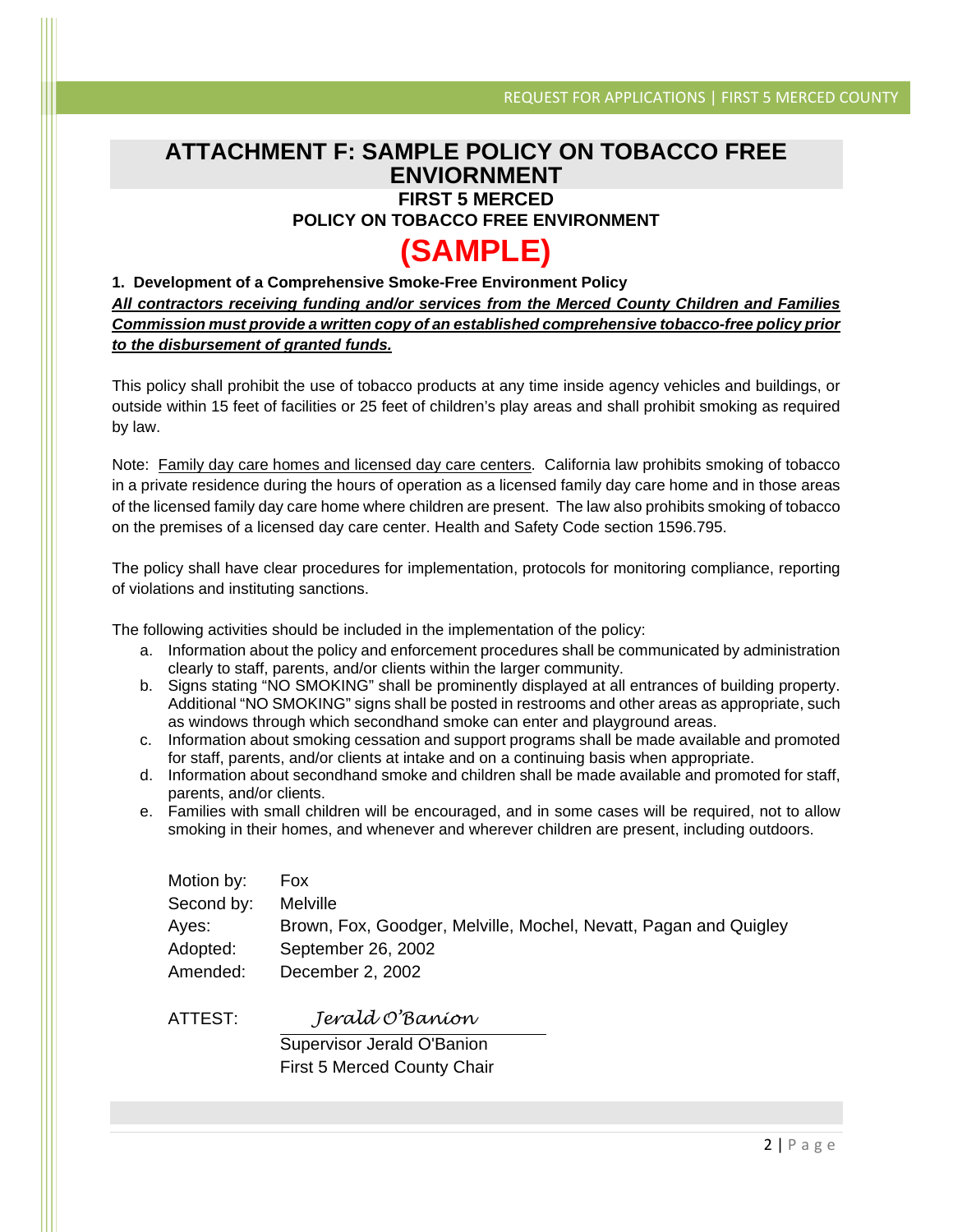# **ATTACHMENT G: SAMPLE AGREEMENT AGREEMENT FOR RECEIPT OF MINI-GRANT FUNDS**

#### **FIRST 5 MERCED COUNTY CONTRACT NO. XX-XXX**

**THIS AGREEMENT** is made and entered into this **Date** by and between the County of Merced, a political subdivision of the State of California (hereinafter referred to as "COUNTY") on behalf of First 5 Merced County (hereinafter referred to as "COMMISSION"), and Grantee Name and Address (hereinafter referred to as "GRANTEE").

**WHEREAS**, COMMISSION desires to GRANT FUNDS to GRANTEE in that GRANTEE has successfully proposed strategies and/or services in furtherance of the COMMISSION'S STRATEGIC PLAN.

**WHEREAS,** GRANTEE has been deemed to be an appropriate recipient and is experienced and competent to perform such agreement in connection with *"Project Title"*

**WHEREAS,** the parties desire to set forth herein the terms and conditions under which said agreement shall be furnished.

**NOW, THEREFORE**, in consideration of the mutual covenants and promises herein contained, the parties hereby agree as follows:

#### **1. SCOPE OF AGREEMENT**

GRANTEE shall utilize all such received Grant Funds (or items purchased for GRANTEE by COMMISSION with grant funds) to provide for the "*Project Title"* and related services in accordance with the terms and conditions stated herein, and any specifically referenced attachments hereto. GRANTEE'S agreement includes, but is not limited to, the following:

- A. Scope of Work
- B. Budget /Budget Narrative
- C. Invoice Form
- D. Program Evaluation Form

The following exhibits are specifically incorporated by reference, attached hereto, and made a part hereof, except when in conflict with this agreement or modified herein**:** 

> Exhibit A – Scope of Work Exhibit B – Budget/ Budget Narrative Exhibit C – Invoice Form Exhibit D – Program Evaluation Form

#### **2. TERM**

The term of this agreement shall commence on the  $1<sup>st</sup>$  day of July 2022, and end the  $30<sup>th</sup>$ of June 2023, unless sooner terminated in accordance with Sections TERMINATION FOR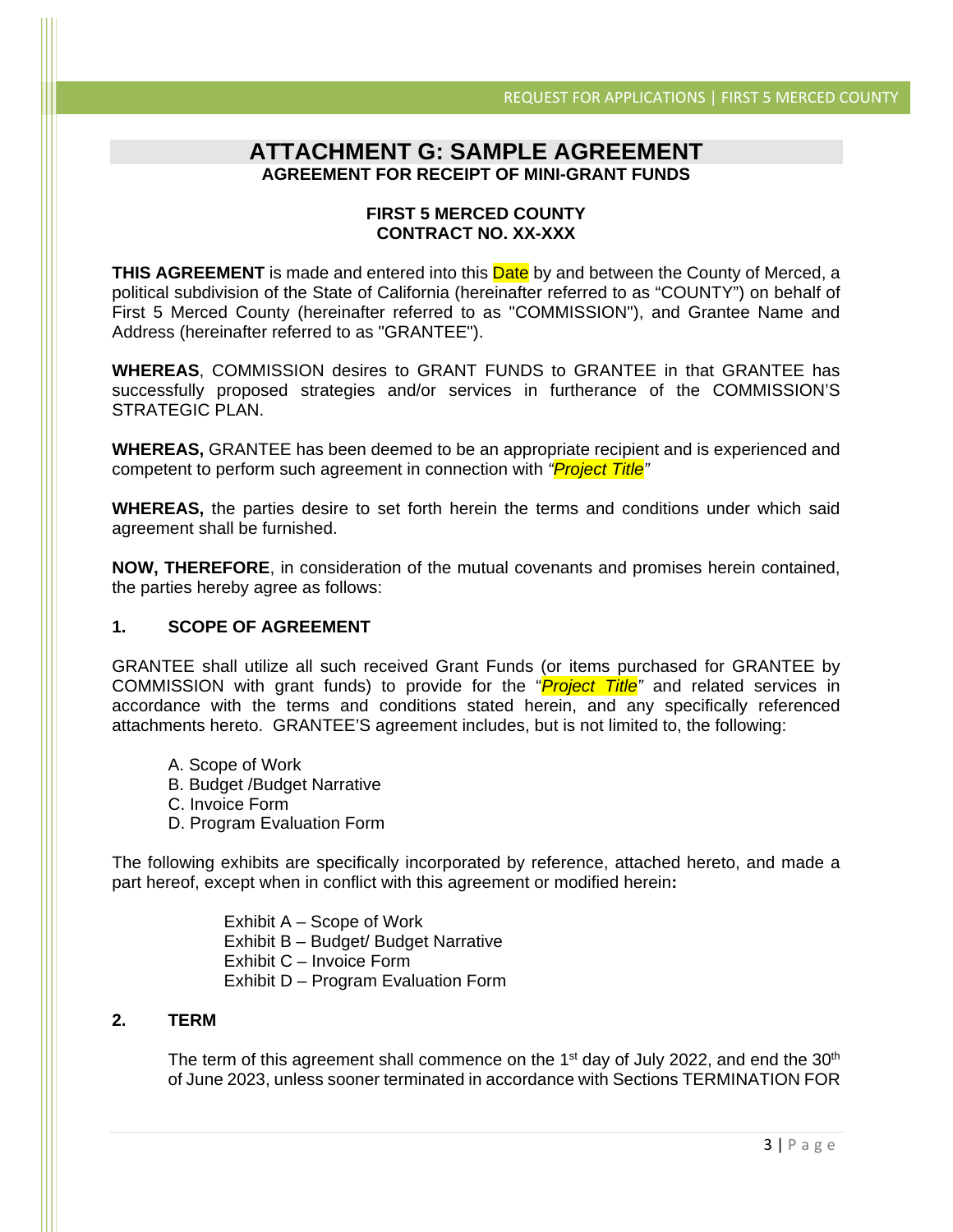CONVENIENCE and/or TERMINATION FOR CAUSE as specified elsewhere in this agreement.

#### **3. GRANT AMOUNT**

COMMISSION agrees to reimburse to RECIPIENT up to a Total Grant Fund amount of \$10,000 after submission of the appropriate INVOICE form with sufficient back-up documentation and final report, in exchange for GRANTEE'S agreement as provided herein and is more specifically set forth under Section 1, "SCOPE OF AGREEMENT". No other fees or expenses of any kind shall be paid to GRANTEE. This Grant may be subject to withholding for State of California income tax.

Any and/or all payments made under this Agreement shall be paid by check, payable to the order of the GRANTEE and be mailed or delivered to GRANTEE at:

> Agency Name Agency Address City, State Zip Code **Attn: Primary Contact**

GRANTEE may request that COUNTY mail the check to GRANTEE to another address, if designated prior to the time of distribution of funds. Such request must be made in writing in accordance with the procedures as outlined under Section 5, "NOTICES".

#### **4. TERMS OF PAYMENT**

The Grant Fund amount shall be distributed as provided herein and as set forth under Section 3, "GRANT AMOUNT." Payment shall be made in the following manner:

Grantee shall submit one invoice for all incurred expenses under this grant. Upon receipt of Invoice form with sufficient back-up documentation and final report, as set forth under Section 1, "SCOPE OF AGREEMENT," COMMISSION shall, through the County Auditor-Controller, pay GRANTEE for actual project expenses in accordance with the categories and amounts established in the line item budget attached as Exhibit B budget.

Invoice for expenses incurred under this grant are to be submitted by June 30, 2022.

In no event shall the total payments exceed \$10,000 for the entirety of the contract term.

No other expenses shall be paid to GRANTEE without formal approval by the COMMISSION and amendment of this agreement.

CONTRACTOR may receive an advanced payment of funds provided for under the Compensation section of this Agreement when deemed to be in the interests of furthering the aims of the COMMISSION'S strategic plan and subsequent to COMMISSION'S approval.

#### **5. NOTICES**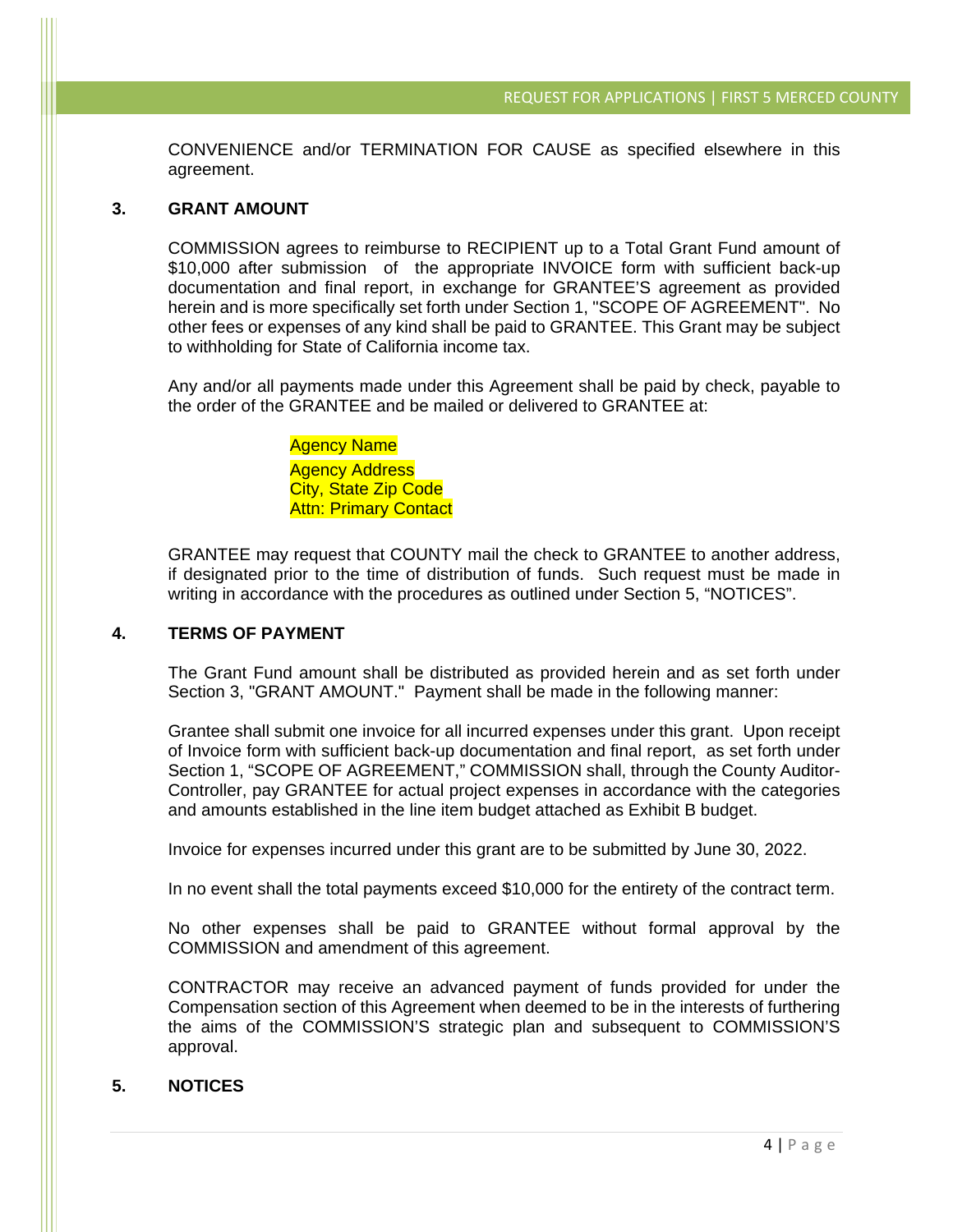All notices, requests, demands or other communications under this Agreement shall be in writing. Notice shall be sufficiently given for all purposes as follows:

- A. Personal Delivery. When personally delivered to the recipient, notice is effective upon delivery.
- B. First Class Mail. When mailed first class to the last address of the recipient known to the party giving notice, notice is effective three mail delivery days after deposit in a United States Postal Service office or mailbox.
- C. Certified Mail. When mailed by certified mail, return receipt requested, notice is effective upon receipt, if delivery is confirmed by a return receipt.
- D. Overnight Delivery. When delivered by an overnight delivery service, charges prepaid or charged to the sender's account, notice is effective on delivery, if delivery is confirmed by the delivery service.
- E. Facsimile Transmission. When sent by fax to the last fax number of the recipient known to the party giving notice, notice is effective upon receipt, provided that: a) a duplicate copy of the notice is promptly given by first class mail or certified mail or by overnight delivery, or b) the receiving party delivers a written confirmation of receipt. Any notice given by fax shall be deemed received on the next business day if received after 5:00 P.M. (recipient's time) or on a non-business day.

Information for notice to the parties to this agreement at the time of endorsement of this agreement is as follows:

#### **County of Merced c/o** Recipient-

First 5 Merced County **Agency Name** 260 E. 15<sup>th</sup> Street Agency Address Merced, CA 95341 City, State & Zip Code Attn: Executive Director **Attn: Primary Contact** 

Any correctly addressed notice that is refused, unclaimed or undeliverable because of an act or omission of the party to be notified shall be deemed effective as of the first date that the notice was refused, unclaimed or deemed undeliverable by the postal authorities, messengers or overnight delivery service.

Any party may change its address or fax number by giving the other party notice of the change in any manner permitted by this agreement.

#### 6. NON‐SUPPLANTATION

GRANTEE shall abide by the intent of the California Children and Families Act of 1998, and Section 30131.4 of the Revenue and Taxation Code which states: "All moneys raised pursuant to taxes imposed by Section 30131.2 shall be appropriated and expended only for the purposes expressed in the California Children and Families Act, and shall be used only to supplement existing levels of service and not to fund existing levels of service."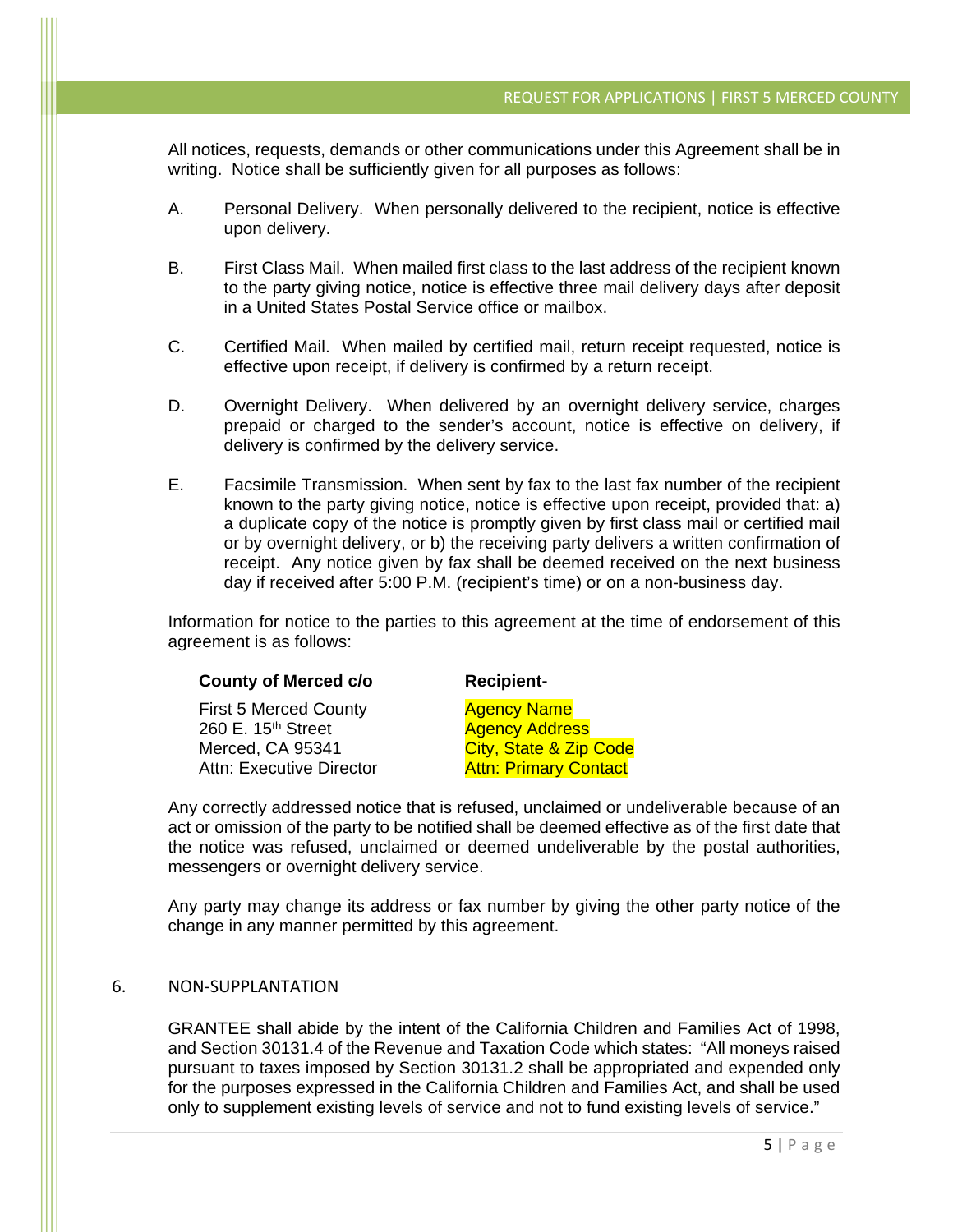GRANTEE warrants that no funds provided by COMMISSION shall be used to supplant existing funds from any source for any purpose.

#### **7. SERVICES FOR CHILDREN AGE 0-5 YEARS AND THEIR FAMILIES**

GRANTEE shall abide by the intent of the California Children and Families Act of 1998, and Section 130100 of the Health and Safety Code, which states the program is created for the "purposes of promoting, supporting, and improving the early development of children from the prenatal stage to five years of age." Funds provided under this agreement shall be used solely for the benefit of, and/or services to, children 0-5 and their families.

#### **8. CONDITION SUBSEQUENT/NON-APPROPRIATION OF FUNDING**

The Grant Fund amount to be distributed to GRANTEE pursuant to this Agreement is based on COMMISSION'S continued receipt of local, state and/or federal funding for this purpose. In the event that funding is terminated, in whole or in part, for any reason, this Agreement and all obligations of the COMMISSION arising from this Agreement shall be immediately discharged. COMMISSION agrees to inform GRANTEE no later than ten (10) calendar days after receiving notification that funding will be terminated and the final date for which funding will be available.

#### **9. MODIFICATION OF AGREEMENT**

Notwithstanding any of the provisions of this agreement, the parties hereafter, by mutual consent, may agree to modifications hereof or additions hereto, in writing, which are not forbidden by law and which are signed by both parties.For any proposed revisions, GRANTEE shall submit a revised Scope of Work, Budget and/or Budget Narrative, for review and action by COMMISSION and/or COMMISSION Executive Director, per COMMISSION'S contract revision processes. In the event of any proposed modifications to GRANTEE'S budget, a budget revision must be approved prior to the expenditure of any funds in excess of prior-approved amounts.

#### **10. INSURANCE**

GRANTEE shall purchase and maintain the following type of insurance for minimum limits indicated during the term of this agreement and provide Certificates of Insurance evidencing such coverage to the COMMISSION Attn: Certificates of Insurance, 260 E. 15<sup>th</sup> Street, Merced, California 95341. Certificates of Insurance shall be submitted to the COMMISSION within the first 90 calendar days of the contract term.

Minimum General Commercial Liability insurance will be provided for the event, as follows: \$500,000 combined single limits per occurrence and \$1,000,000 annual aggregate covering bodily injury, personal injury and property damage.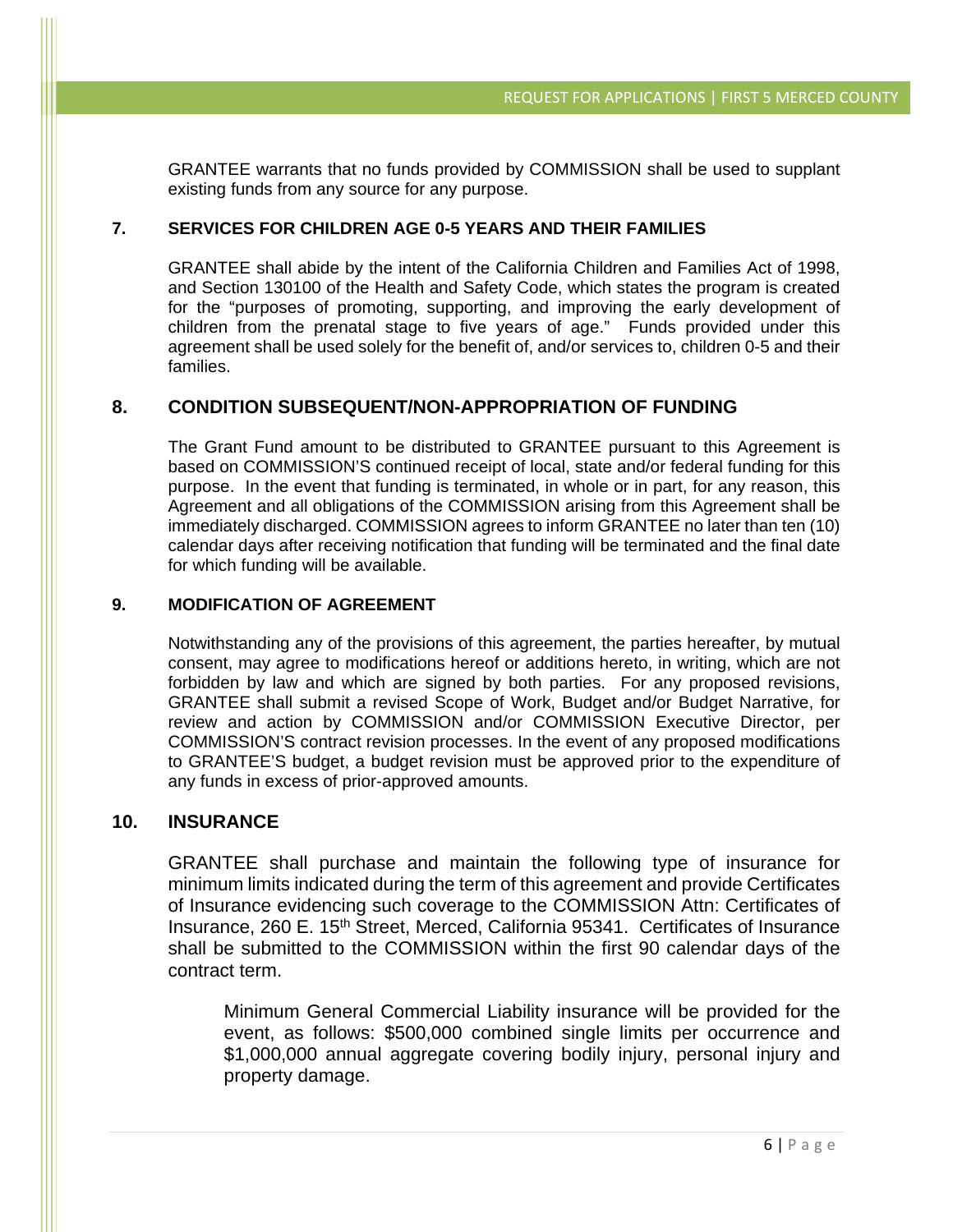Automobile Liability: \$1,000,000 combined single limit per accident for bodily injury and property damage, or split limits of \$500,000 per person, \$1,000,000 per accident for bodily injury and \$250,000 per accident for property damage.

#### **11. INDEMNIFICATION**

GRANTEE has the contracted duty (hereinafter "the duty") to indemnify, defend and hold harmless, COMMISSION, its governing board, officers, employees, agents and assigns from and against any and all claims, demands, liability, judgments, awards, interest, attorney's fees, costs, experts' fees and expenses of whatsoever kind or nature, at any time arising out of or in any way connected with the performance of this Agreement, whether in tort, contract or otherwise. This duty shall include, but not be limited to, claims for bodily injury, property damage, personal injury, and contractual damages or otherwise alleged to be caused to any person or entity including, but not limited to employees, agents and officers of GRANTEE.

GRANTEE'S liability for indemnity under this Agreement shall apply, regardless of fault, to any acts or omissions, willful misconduct or negligent conduct of any kind, on the part of the GRANTEE, its agents, subcontractors and employees. The duty shall extend to any allegation or claim of liability except in circumstances found by a jury or judge to be the sole and legal result of the willful misconduct of COMMISSION. This duty shall arise at the first claim or allegation of liability against COMMISSION. GRANTEE will on request and at its expense, defend any action suit or proceeding arising hereunder. This clause for indemnification shall be interpreted to the broadest extent permitted.

#### **12. RECORDS AND INSPECTIONS**

GRANTEE shall maintain full and accurate records with respect to all matters covered under this agreement. To the extent permitted by law, the COUNTY and/or the COMMISSION shall have free access at all proper times or until the expiration of seven (7) years after the furnishing of services to such records, and the right to examine and audit the same and to make transcripts therefrom, and to inspect all data, documents, premises, procedures, and activities pertaining to this agreement.

#### **13. WRITTEN NOTICE**

GRANTEE agrees to provide immediate written notice to the COMISSION if significant changes or events occur during the term of the GRANT which could potentially impact the progress or outcome of the GRANT including, but not limited to, changes in the GRANTEE'S management personnel, loss of funding, revocation or suspension of the GRANT recipient's tax-exempt status (if applicable) or license(s).

#### **14. TERMINATION FOR CONVENIENCE**

This Agreement, notwithstanding anything to the contrary herein above or hereinafter set forth, may be terminated by COMMISSION at any time without cause or legal excuse by providing the other party with thirty (30) calendar days written notice of such termination.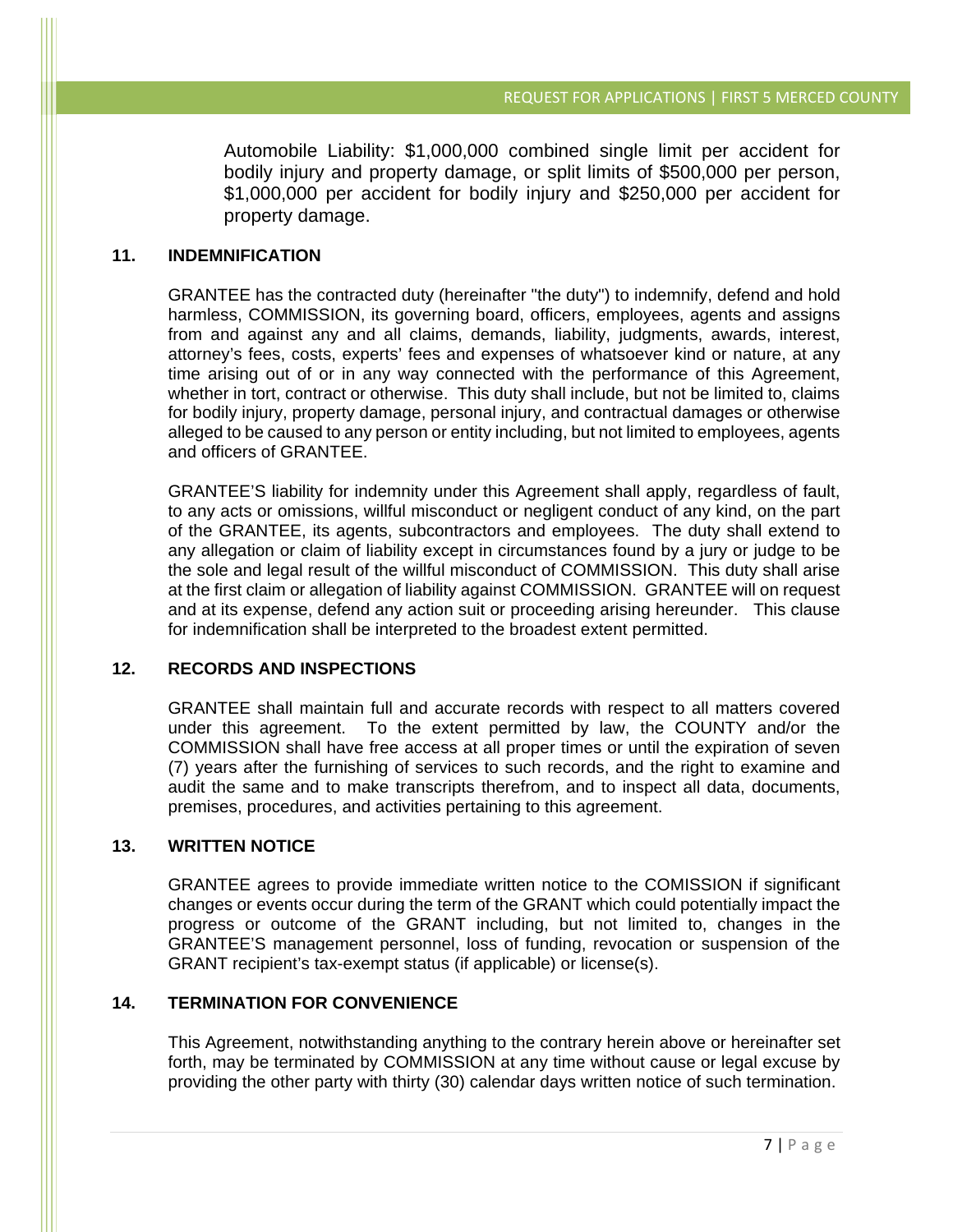Upon effective date of termination, COMMISSION shall have no further liability to GRANTEE except for payment for actual services incurred during the performance hereunder. Such liability is limited to the time specified in said notice and for services not previously reimbursed by COMMISSION. Such liability is further limited to the extent such costs are actual, necessary, reasonable, and verifiable costs and have been incurred by GRANTEE prior to, and in connection with, discontinuing the work hereunder

#### **15. TERMINATION FOR CAUSE**

The COMMISSION may terminate this Agreement for and be relieved of making any payments to GRANTEE, and all duties to GRANTEE should the GRANTEE fail to perform any material duty or obligation of the Agreement. Notice shall be given as otherwise provided herein. In the event of such termination the COMMISSION may proceed with the work in any manner deemed proper by the COMMISSION. All costs to the COMMISSION shall be deducted from any sum otherwise due the GRANTEE and the balance, if any, shall be paid to the GRANTEE upon demand. Such remedy is in addition to such other remedies as may be available to the COMMISSION provided by law.

#### **16. PERSONAL SATISFACTION AS A CONDITION PRECEDENT**

The obligations of the COUNTY and/or the COMMISSION as provided in this Agreement are expressly conditioned upon GRANTEE'S compliance with the provisions of the contract to the personal satisfaction of the COMMISSION and the COMMISSION shall determine compliance in good faith and as a reasonable person would under the circumstances.

#### **17. COMPLETENESS OF AGREEMENT**

This Agreement and any additional or supplementary document or documents incorporated herein by specific reference contain all the terms and conditions agreed upon by the parties hereto, and no other agreements, oral or otherwise, regarding the subject matter of the agreement or any part thereof shall have any validity or bind any of the parties hereto.

#### **18. COMMISSION NOT OBLIGATED TO THIRD PARTIES**

Neither the COUNTY nor the COMMISSION shall be obligated or liable hereunder to any party other than GRANTEE.

#### **19. COMPLIANCE WITH STATE LAWS AND REGULATIONS**

The GRANTEE, the COUNTY and the COMMISSION agree to comply with all State laws and regulations that pertain to construction, health and safety, labor, fair employment practice, equal opportunity, lobbying, and all other matters applicable to the GRANTEE, COUNTY and the COMMISSION, their sub-grantees, GRANTEES, or subcontractor and their work.

#### **20. COUNTY'S AND COMMISSION'S RIGHTS NOT WAIVED BY PAYMENTS**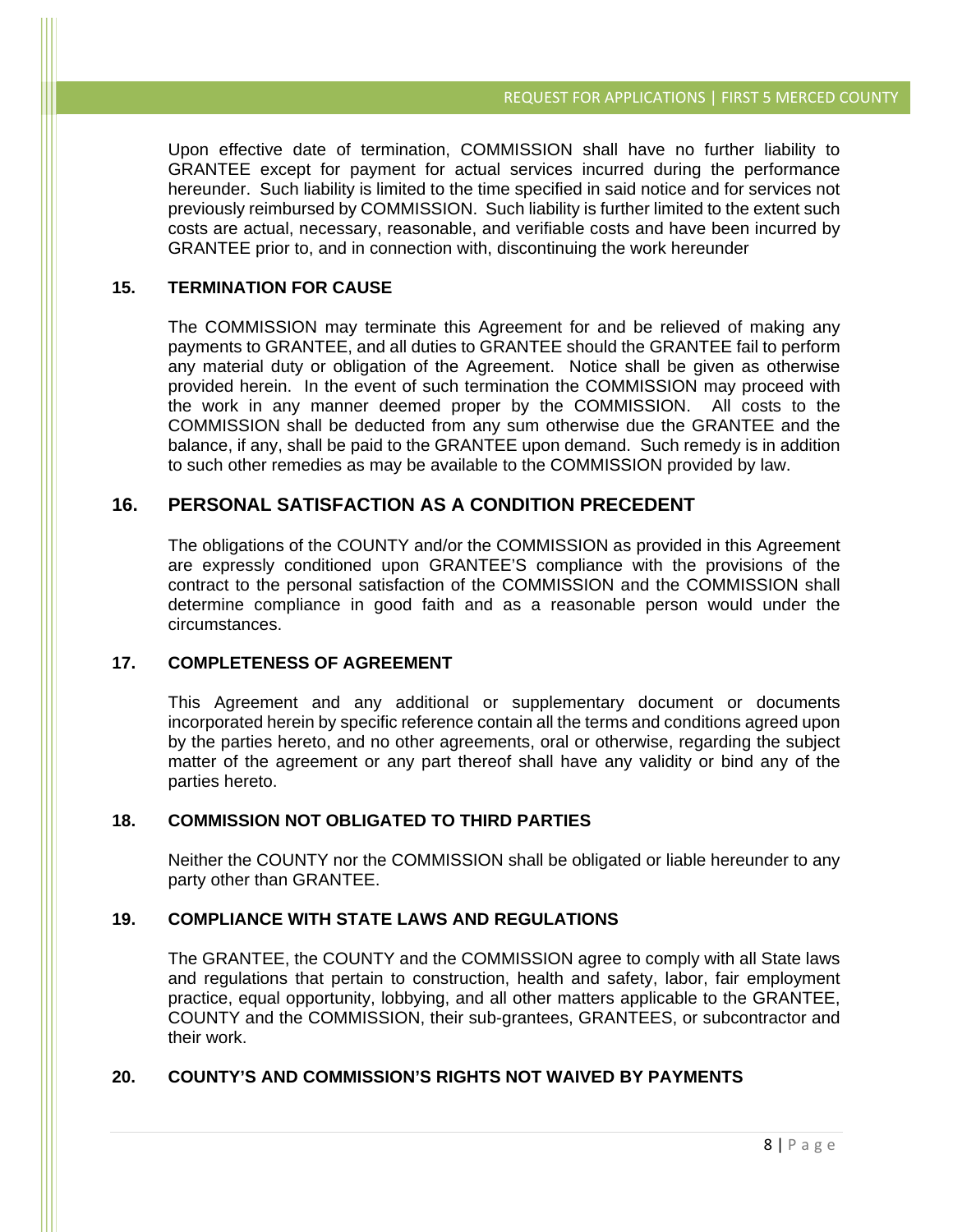In no event shall the making, by the COMMISSION, of any payment to GRANTEE constitute, or be construed as, a waiver by the COMMISSION or the County of any breach of covenant, or any default which may then exist, on the part of the GRANTEE, and the making of any such payment by the COMMISSION while any such breach or default shall not be construed as acceptance of substandard or careless work or as relieving GRANTEE from its full responsibility under the agreement.

No waiver by either party of any default, breach or condition precedent shall be valid unless made in writing and signed by the parties hereto. No oral waiver of any default, breach or condition precedent shall be binding on any of the parties hereto. Waiver by either party of any default, breach or condition precedent shall not be construed as a waiver of any other default, breach or condition precedent, or any other right hereunder.

#### **21. APPLICABLE LAW**

All parties agree that this agreement and all documents issued or executed pursuant hereto and the rights and obligations of the parties to this agreement are subject to and governed by the laws of the State of California in all respects as to interpretation, construction, operation, effect and performance.

Notwithstanding any other provisions of this agreement, any dispute concerning any question of fact or law arising under this agreement, which is not disposed of by agreement between the parties shall be decided by a Court of competent jurisdiction of the State of California.

#### **22. BREACH OF CONTRACT**

Upon breach of the agreement by GRANTEE, the COUNTY and the COMMISSION shall have all remedies, both in equity and/or at law, necessary to recover and satisfy GRANTEE'S obligation which it failed to provide as prescribed under the agreement.

#### **23. REMEDY FOR BREACH AND RIGHT TO CURE**

If GRANTEE fails to perform any agreement or obligation contained in this agreement, the COMMISSION may itself perform, or cause the performance of, such agreement and obligation. In that event, GRANTEE will on demand, fully reimburse the COMMISSION for all such expenditures. Alternatively, the COMMISSION at its option, may deduct from any funds owed to GRANTEE the amount necessary to cover any expenditures under this provision. This is in addition to any other remedies available to the COMMISSION by law or as otherwise stated in this agreement.

#### **24. CONFLICT OF INTEREST**

GRANTEE warrants and covenants that no official or employee of the COUNTY, or the COMMISSION nor any business entity in which an official of the COUNTY or the COMMISSION has an interest has been employed or retained to solicit or aid in the procuring of the agreement, nor that any such person will be employed in the performance of such agreement without immediate divulgence of such fact to the COMMISSION.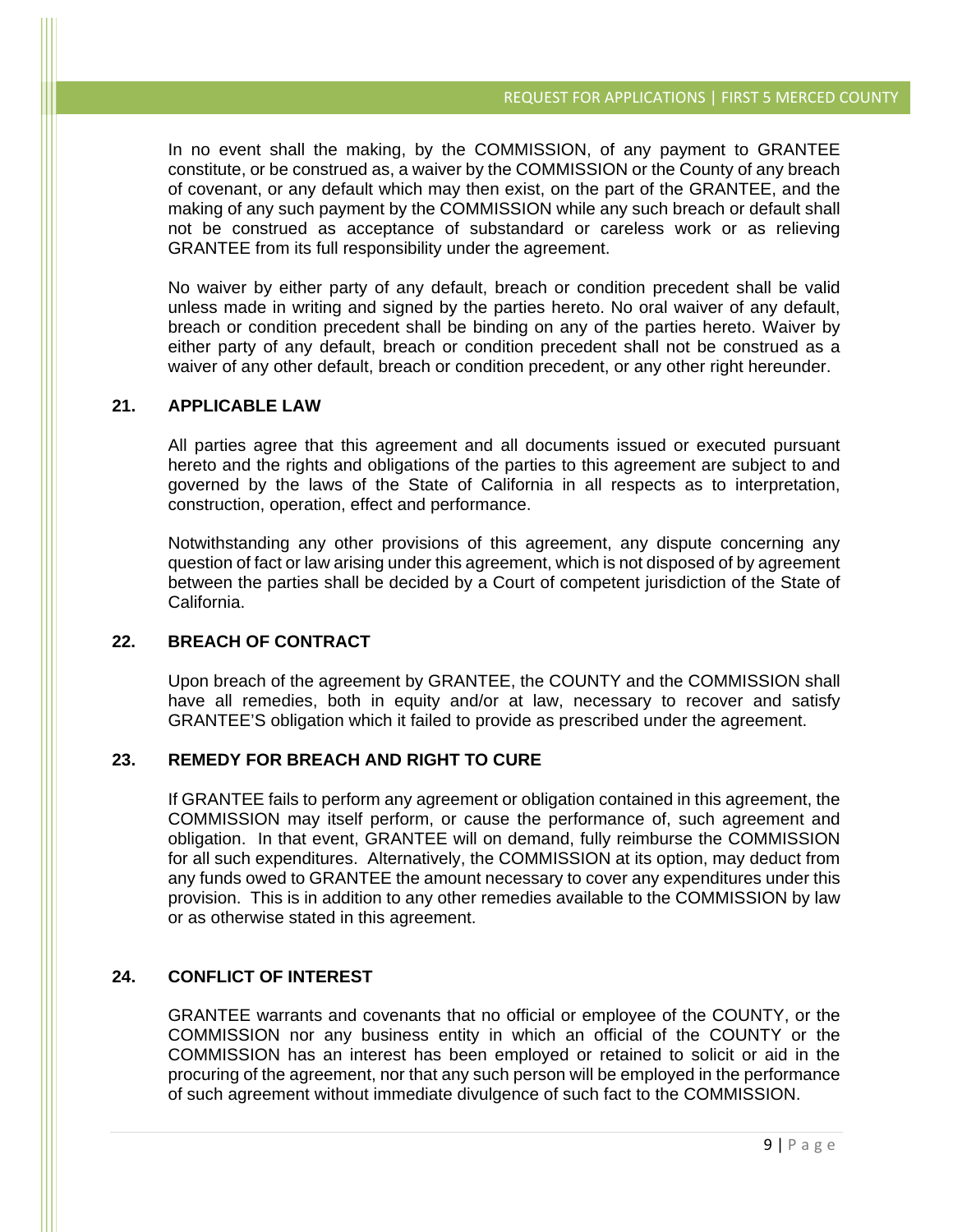#### **25. CAPTIONS**

The captions of each paragraph in this agreement are inserted as a matter of convenience and reference only, and in no way define, limit, or describe the scope or intent of the agreement or in any way affect it.

#### **26. SEVERABILITY**

If a court or an arbitrator of competent jurisdiction holds any provision of this agreement to be illegal, unenforceable or invalid, in whole or in part, for any reason, the validity and enforceability of the remaining provisions, or portions of them, will not be affected.

#### **27. DUPLICATE COUNTERPARTS**

This agreement is executed in counterparts, each of which shall be deemed a duplicate original. The Agreement shall be deemed executed when it has been signed by both parties.

#### **28. DISPUTES**

In the event of any dispute arising out of or relating to this Agreement, the parties shall attempt, in good faith, to promptly resolve the dispute mutually between them. If the dispute cannot be resolved by mutual agreement, nothing herein shall preclude either party's right to pursue remedy or relief by civil litigation, pursuant to the laws of the State of California.

#### **29. ADVERTISEMENT**

The GRANTEE agrees to utilize the First 5 Merced County logo or a statement shall appear on all documents, for the duration of the contract, designating that the agency/organization or individual receives funding from First 5 Merced County.

#### **30. SECULAR ACTIVITIES**

GRANTEE, in the performance of the services pursuant to this agreement, shall refrain from any religious teaching, instruction, indoctrination, proselytizing, exposure or discussion. All services provided shall be secular and GRANTEE shall have the obligation to ensure compliance with this provision by employees or anyone under GRANTEE'S control. The failure of GRANTEE to comply with this provision shall be deemed a material breach of this agreement.

#### **COUNTY OF MERCED RECIPIENT**